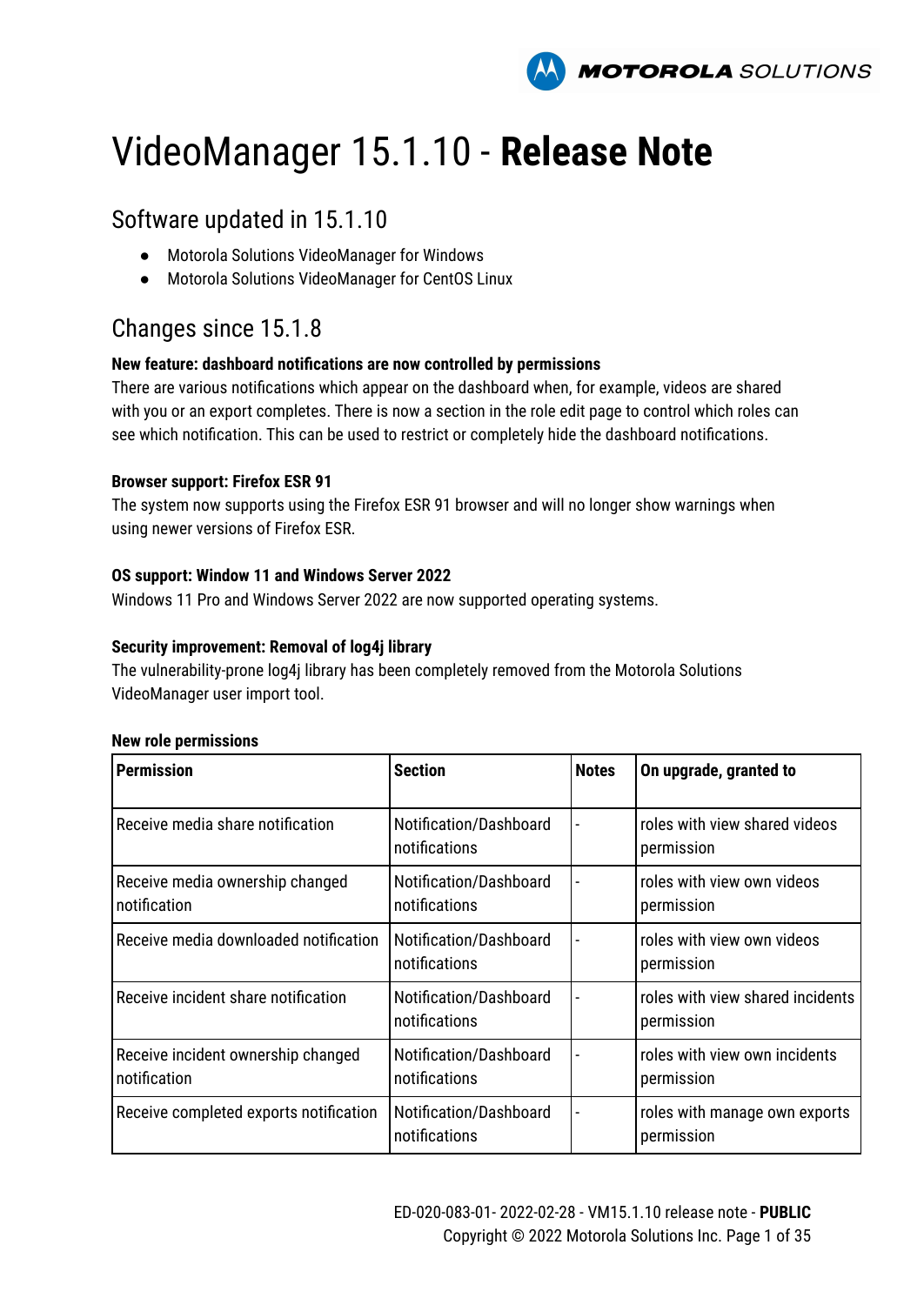

| Receive completed imports notification       | Notification/Dashboard<br>notifications | roles with manage own imports<br>permission         |
|----------------------------------------------|-----------------------------------------|-----------------------------------------------------|
| Receive licence warnings notification        | Notification/Dashboard<br>notifications | roles with view licence settings<br>page permission |
| Receive application warnings<br>notification | Notification/Dashboard<br>notifications | roles with view system status<br>I page permission  |

| <b>Issue Id</b> | <b>Summary</b>                                                                                                                                                 |
|-----------------|----------------------------------------------------------------------------------------------------------------------------------------------------------------|
| VM-20522        | The DockController list can now be filtered by<br>status.                                                                                                      |
| VM-22685        | Fixed compatibility problem which made retrieval of<br>video and audio using Milestone VMS unreliable.                                                         |
| VM-22523        | You can now construct a predicable URL to view the<br>live stream for a specific user.                                                                         |
| VM-22711        | Improved the performance of the device live view<br>screen when using Microsoft Edge browser.                                                                  |
| VM-22494        | Improved the performance of the device live view<br>screen for VT50 / VT100 devices when using<br>Google Chrome browser with hardware acceleration<br>enabled. |
| SW-63           | Updated the Box SDK to the latest version and<br>enabled chunked/multi-part uploads when using<br>Box.                                                         |
| VM-22775        | Edited video properties were not updated<br>immediately in the video properties panel.                                                                         |
| VM-22863        | Improved compatibility with files from certain CCTV<br>systems which used to show an error in the video<br>player when you attempted to play them.             |
| VM-22894        | The hardware revision in the device properties page<br>was sometimes lost when a device disconnected<br>over wifi.                                             |
| VM-22852        | Bulk edit of video properties did not work if the<br>logged in user did not have "operator edit"<br>permission.                                                |
| VM-22838        | If multiple VB400s are assigned to the same user,<br>only the first device should be able to connect to<br>the VB Companion app.                               |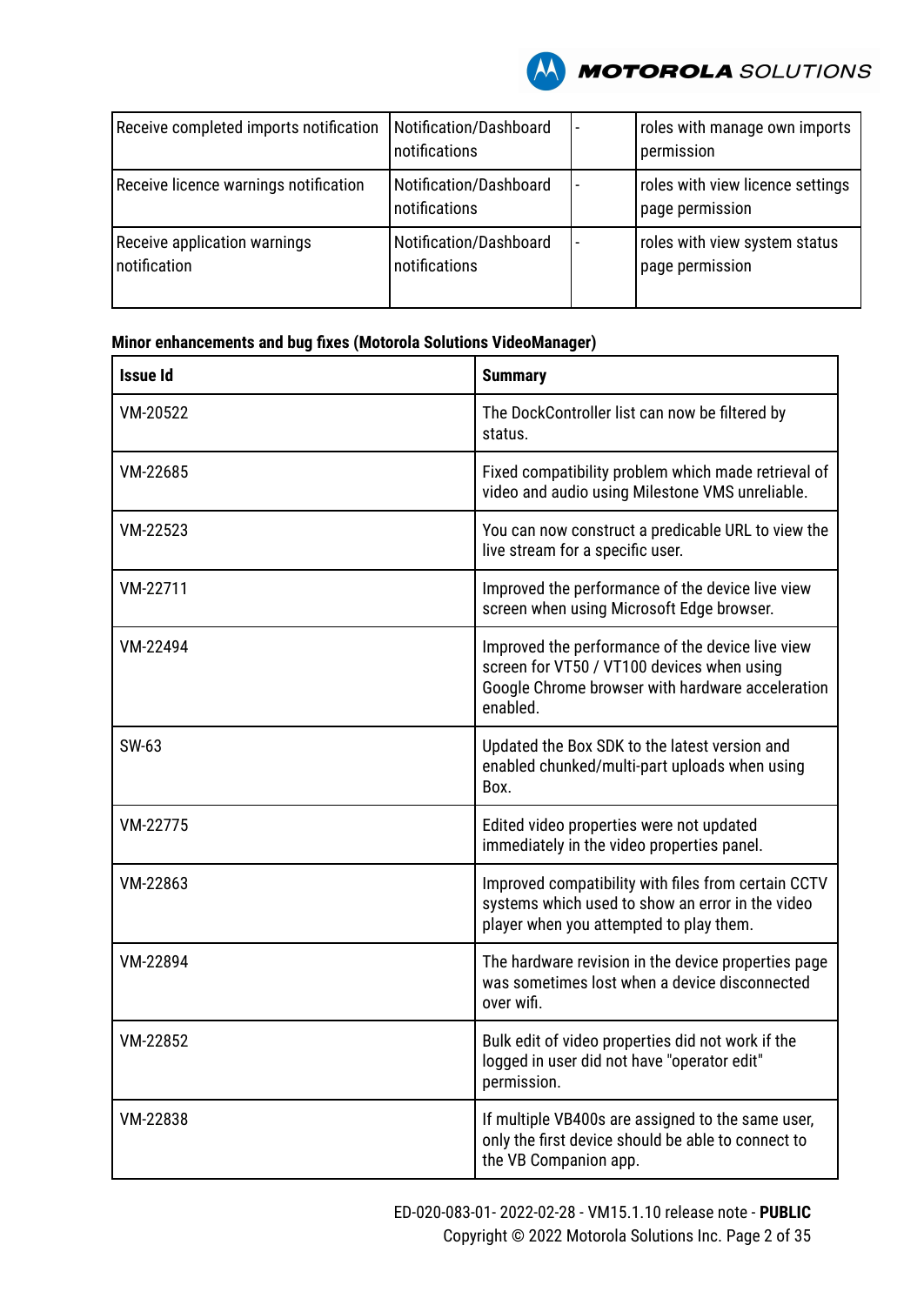

| VM-22871 | If the user import tool re-created a previously<br>deleted user, then some properties of the deleted<br>user could be retained (e.g. touch assign ID).           |
|----------|------------------------------------------------------------------------------------------------------------------------------------------------------------------|
| VM-22709 | A warning in the device assignment dialog<br>sometimes incorrectly warned that there were no<br>wifi networks in the profile.                                    |
| VM-22436 | It was not possible to create a Date & Time' type<br>user-defined field without entering a default value.                                                        |
| VM-22906 | A warning was incorrectly shown on the login page<br>when logging on with Google Chrome on MAC OS<br>Χ.                                                          |
| VM-22528 | The "Recording ID" field in the video search filter<br>did not clear when "Clear filter" was pressed.                                                            |
| VM-22553 | Clicking on a link to an external website (e.g.<br>OpenStreetmap wiki) now opens the page in a new<br>browser tab.                                               |
| VM-22663 | When performing a screenshot of a composite clip,<br>screenshots are now only produced for the visible<br>clips, rather than for all clips.                      |
| VM-22687 | The video properties panel is now hidden if the user<br>does not have permission to see any video<br>properties.                                                 |
| VM-22688 | The video start time/create time is no longer<br>shown in the video details page if the user does not<br>have permission to see this field.                      |
| VM-22701 | The noise produced by the RFID reader when<br>quickly undocking multiple cameras after an RFID<br>mass assign has been reduced.                                  |
| VM-22905 | Reinstated behaviour that devices running newer<br>firmware are preferred when performing an RFID<br>assignment.                                                 |
| VM-22779 | When playing videos with no audio, composite clip<br>playback would seem to keep going after the end of<br>the clip was reached.                                 |
| VM-22596 | Editing the group membership or sharing fields for<br>a user or group did not results in a prompt to<br>discard changes if you navigated away without<br>saving. |
| VM-22475 | Error messages have been improved when an<br>export fails due to a lack of temporary disk space.                                                                 |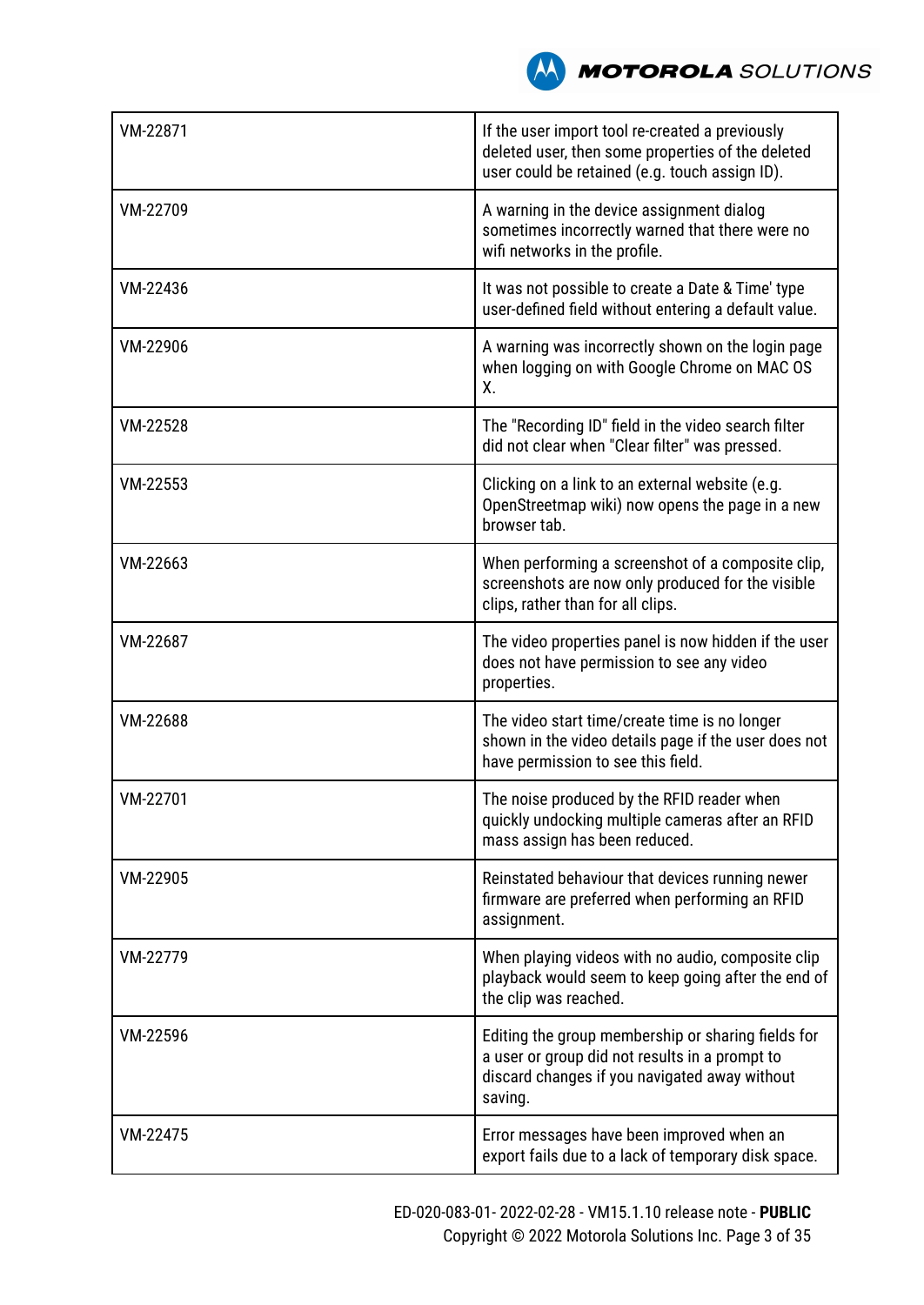

| VM-22511 | Configuring a new grid master failed if the public<br>web server address had not been configured for the<br>server.                                                            |
|----------|--------------------------------------------------------------------------------------------------------------------------------------------------------------------------------|
| VM-22650 | The "logout" API no longer returns an error if there<br>is no user logged in.                                                                                                  |
| VM-21314 | The video property editor will no longer accept<br>whitespace when editing a mandatory field.                                                                                  |
| VM-22837 | If you connect with an unsupported browser, the<br>warning no longer suggests that you can connect<br>with Microsoft Internet Explorer.                                        |
| VM-22656 | If you disable auditing for an API key, this now<br>takes effect immediately, even for open sessions<br>using the API key.                                                     |
| VM-22910 | OAuth2 logins now fail if the "claim" has been<br>misconfigured or is missing in the response from<br>the OAuth2 provider.                                                     |
| VM-22876 | When importing media and assets with<br>accompanying metadata, leading and trailing<br>spaces are now stripped from imported field<br>values.                                  |
| VM-22652 | Security update: updated the GSON library which<br>had a reported CVE. There was no associated<br>Motorola Solutions VideoManager vulnerability.                               |
| SW-828   | Security update: updated the Postgres library which<br>had a reported CVE. There was no associated<br>Motorola Solutions VideoManager vulnerability.                           |
| SW-384   | Security update: updated the Netty library which<br>had a reported CVE. There was no associated<br>Motorola Solutions VideoManager vulnerability.                              |
| SW-763   | Security update: updated the h2 library used in the<br>User Import Tool which had a reported CVE. There<br>was no associated Motorola Solutions<br>VideoManager vulnerability. |

# Software updated in 15.1.8.3

● VB400 firmware

# Changes since 15.1.8.2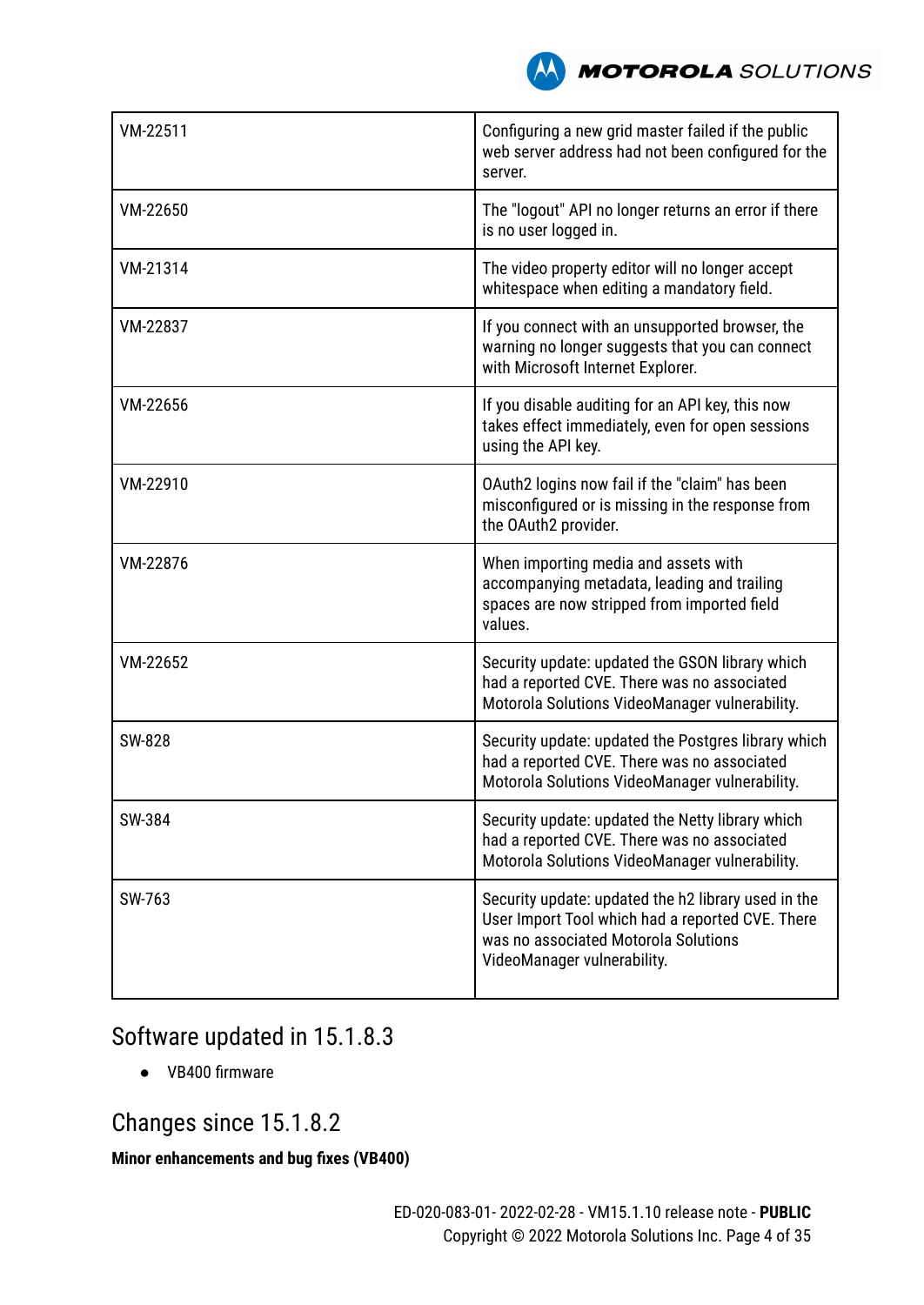

| Issue Id | <b>Summary</b>                                                                  |
|----------|---------------------------------------------------------------------------------|
| VM-22892 | The audio volume level was incorrect on the latest<br>revision of the hardware. |

# Software updated in 15.1.8.2

● VB400 firmware

### Changes since 15.1.8

#### **Minor enhancements and bug fixes (VB400)**

| Issue Id | <b>Summary</b>                                                                                                          |
|----------|-------------------------------------------------------------------------------------------------------------------------|
| VM-22893 | The VB400 could fail after repeated unsuccessful<br>attempts to connect to the Android companion app<br>over Bluetooth. |

# Software updated in 15.1.8

- Motorola Solutions VideoManager for Windows
- Motorola Solutions VideoManager for CentOS Linux
- VB400 firmware
- EdgeController firmware

### Changes since 15.1.7

#### **New role permissions**

There are no new permissions in this release.

#### **Minor enhancements and bug fixes (Motorola Solutions VideoManager)**

| Issue Id | <b>Summary</b>                                                                                                              |
|----------|-----------------------------------------------------------------------------------------------------------------------------|
| VM-22803 | Upgraded log4j library to version 2.17.1 to address<br>another potential security vulnerability in the user<br>import tool. |

| Issue Id | <b>Summary</b>                                                                                                          |
|----------|-------------------------------------------------------------------------------------------------------------------------|
| VM-22629 | The device would occasionally restart when<br>switching between internal and external (X-100 or<br>X-200) video inputs. |
| VM-22702 | The device would occasionally restart when<br>attempting to record from some older, X-100                               |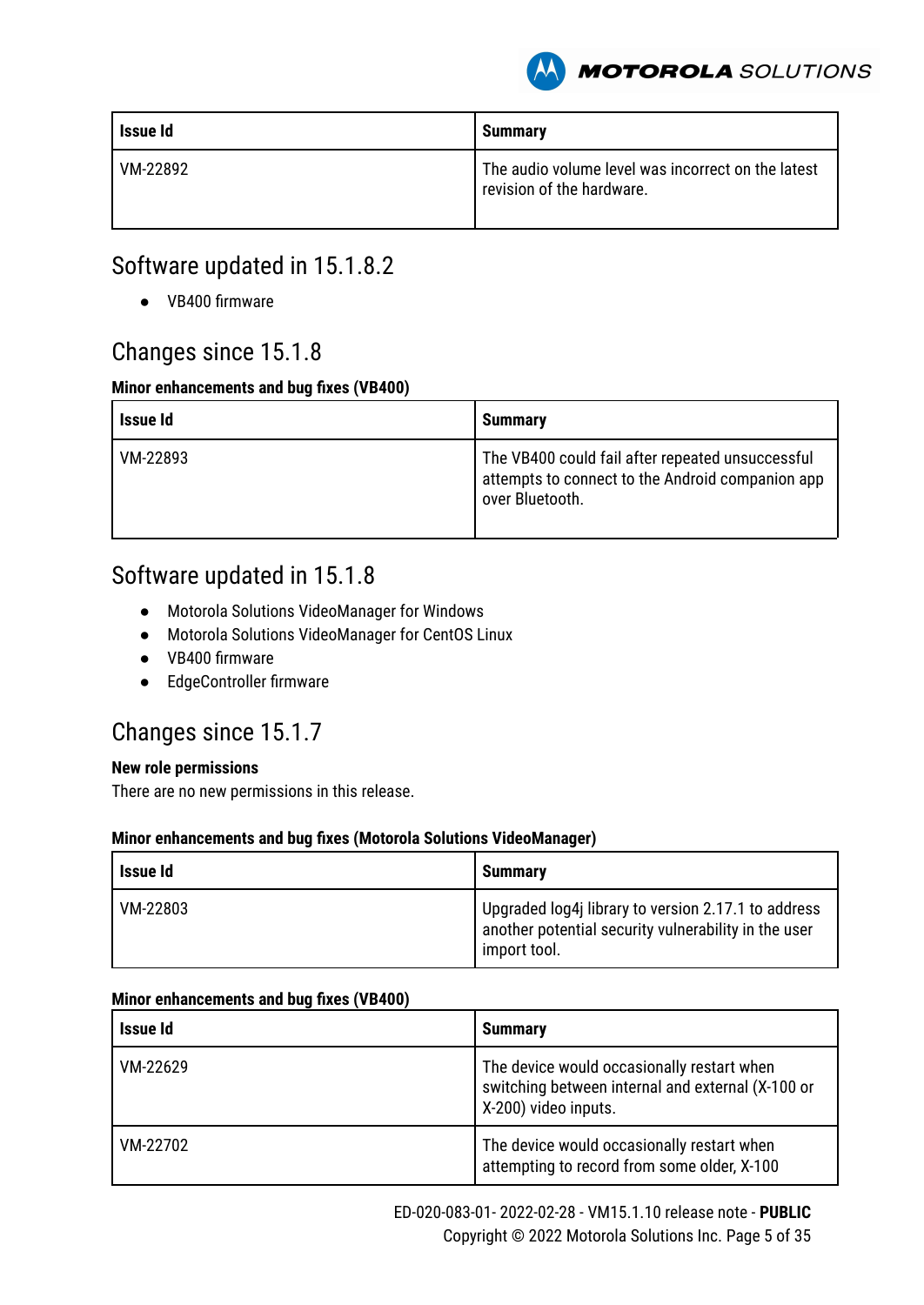

|                      | external cameras.                                                                                                                                                                                                |
|----------------------|------------------------------------------------------------------------------------------------------------------------------------------------------------------------------------------------------------------|
| VM-22555             | With the Android companion app over Bluetooth<br>enabled & audio recording disabled in the device<br>profile, the VB400 could fail to uploaded footage to<br>Motorola Solutions VideoManager.                    |
| VM-22742             | The device could restart when the Android<br>companion app playback feature was used on<br>footage that was also being uploaded to Motorola<br>Solutions VideoManager over WiFi.                                 |
| VM-22753             | The device could restart when the Android<br>companion app live-view feature was used in<br>conjunction with Motorola Solutions VideoManager<br>live-view over WiFi.                                             |
| VM-22607             | The device could restart when the Android<br>companion app live-view feature was used on<br>recent revisions of the VB400.                                                                                       |
| VM-21599<br>VM-22301 | The device could fail to reconnect to the Android<br>device running the companion app after the<br>connection was repeatedly lost and regained.                                                                  |
| VM-22610             | When the device was configured to power down<br>when idle and also connect to an Android device<br>running the companion app, it could fail to power<br>down correctly after pairing with the Android<br>device. |
| VM-22137             | The device would report itself as fully charged in<br>Motorola Solutions VideoManager when the battery<br>charging was only temporarily suspended due to<br>high temperature.                                    |
| VM-22659             | A device with automatic pre-recording enabled<br>could fail to indicate that it was pre-recording after<br>being manually shutdown, then restarted to make a<br>recording, and then that recording stopped.      |
| VM-22726             | On recent revisions of the VB400, on initiating<br>recording on a previously powered-down device, the<br>recording LED could erroneously go out for several<br>seconds after the device completed starting up.   |
| VM-22744             | On a previously powered-down device restarted<br>using a hold gesture, the starting up indication on<br>the LEDs could fail to be removed after the start up<br>completed.                                       |
| VM-22732             | On a previously powered-down device that was in<br>hush mode at the time of the shutdown, the                                                                                                                    |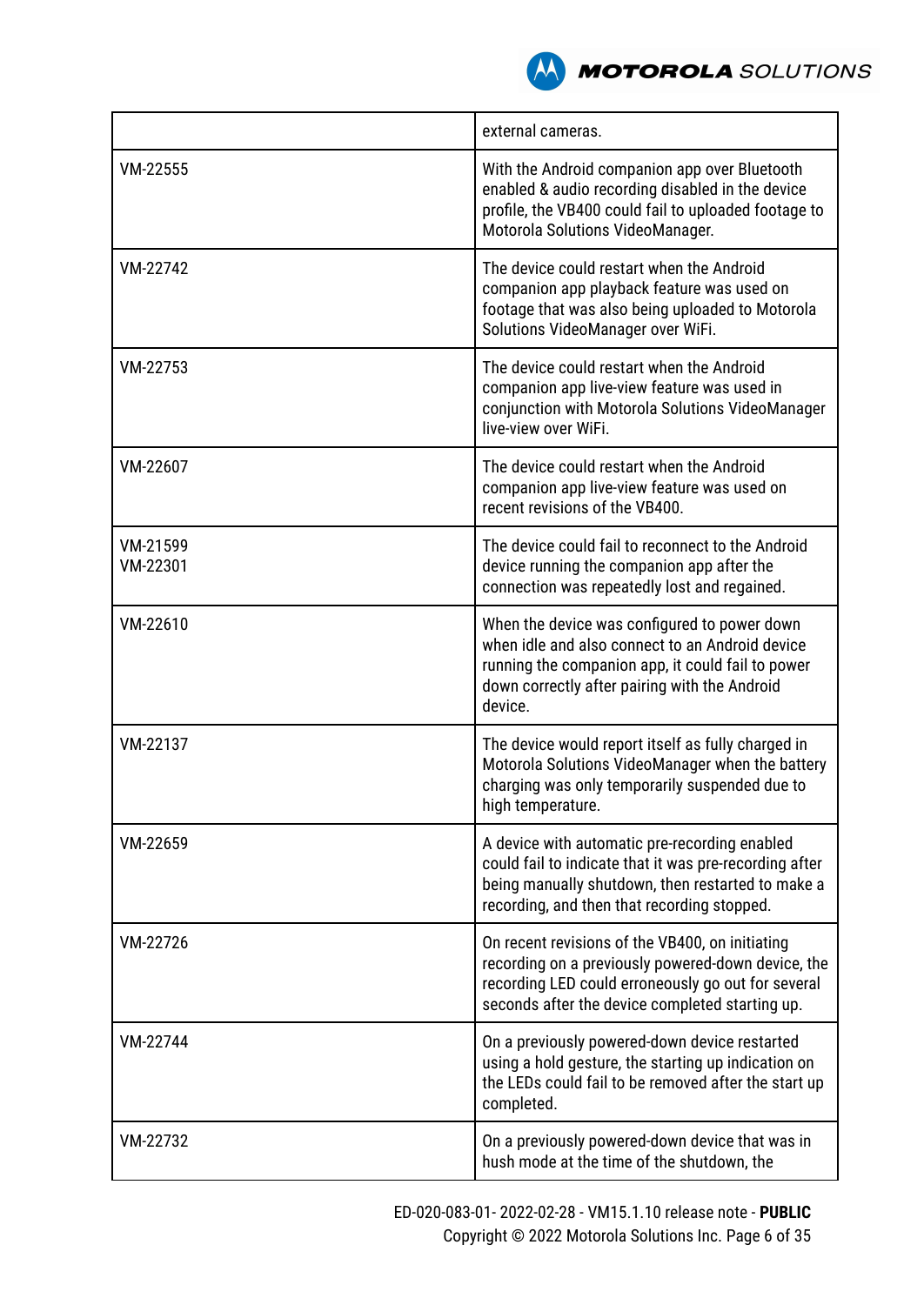**MOTOROLA** SOLUTIONS

|          | recording LED could erroneously come on after a<br>subsequent recording was started and stopped,<br>and then hush mode deactivated. |
|----------|-------------------------------------------------------------------------------------------------------------------------------------|
| VM-22738 | On recent revisions of the VB400, an active WiFi                                                                                    |
| VM-22723 | connection could occasionally stall, or more rarely,                                                                                |
| VM-22720 | cause the device to hang and eventually restart.                                                                                    |

# Software updated in 15.1.7

- Motorola Solutions VideoManager for Windows
- Motorola Solutions VideoManager for CentOS Linux
- User Import Tool

### Changes since 15.1.6

#### **New role permissions**

There are no new permissions in this release.

#### **Minor enhancements and bug fixes (Motorola Solutions VideoManager)**

| Issue Id | <b>Summary</b>                                                                                                              |
|----------|-----------------------------------------------------------------------------------------------------------------------------|
| VM-22746 | Upgraded log4j library to version 2.16.0 to address<br>another potential security vulnerability in the user<br>import tool. |

### Software updated in 15.1.6

- Motorola Solutions VideoManager for Windows
- Motorola Solutions VideoManager for CentOS Linux
- EdgeController firmware
- User Import Tool

### Changes since 15.1.5

#### **New role permissions**

There are no new permissions in this release.

#### **Minor enhancements and bug fixes (Motorola Solutions VideoManager)**

| Issue Id | <b>Summary</b>                                                                                                        |
|----------|-----------------------------------------------------------------------------------------------------------------------|
| VM-22721 | Upgraded log4j library to version 2.15.0 to address<br>a potential security vulnerability in the user import<br>tool. |

### Software updated in 15.1.5

● VB400 firmware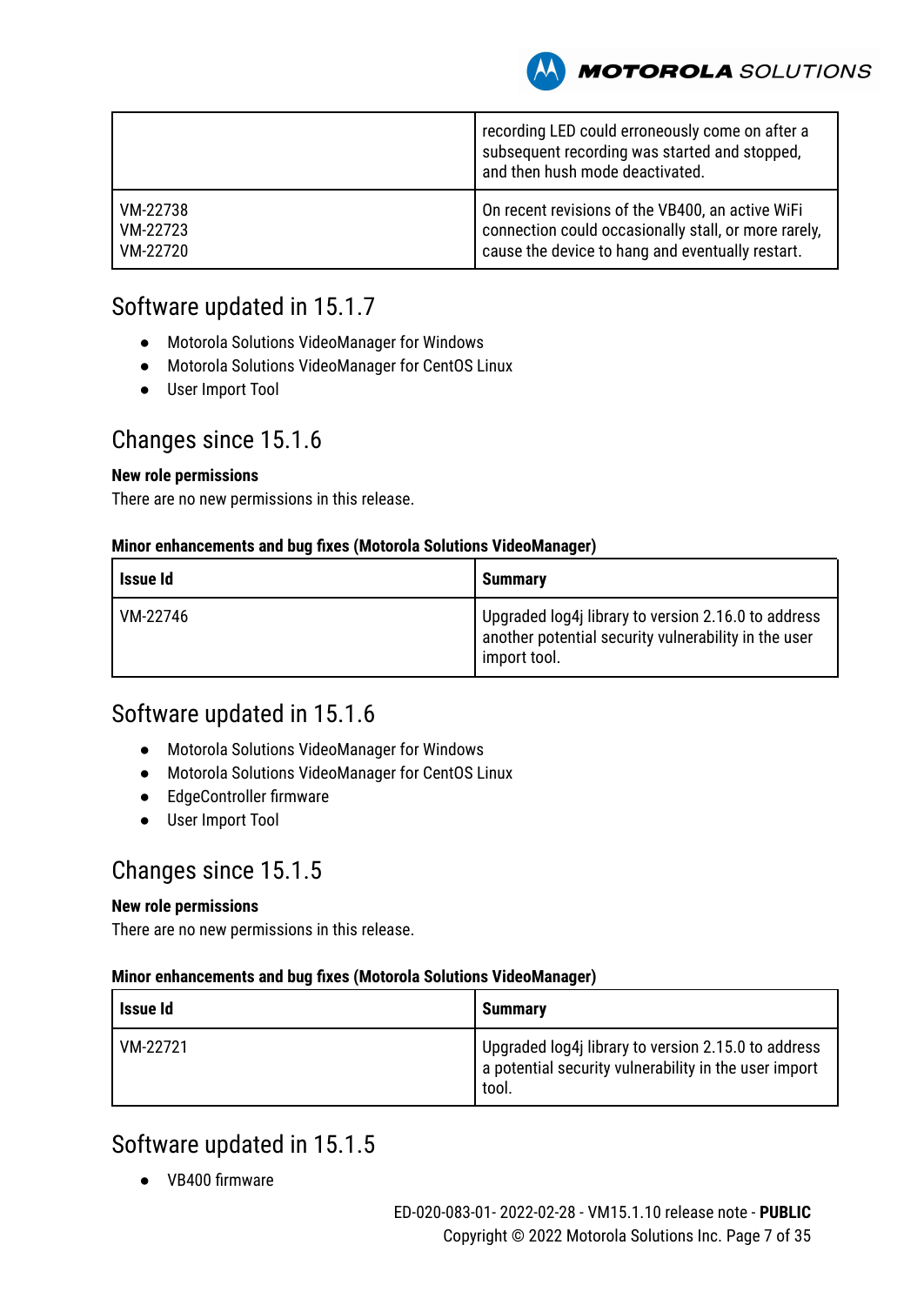

# Changes since 15.1.4

#### **Minor enhancements and bug fixes (VB400)**

| Issue Id             | Summary                                                                                                                                           |
|----------------------|---------------------------------------------------------------------------------------------------------------------------------------------------|
| VM-20377             | Support has been added for the latest revisions of<br>the hardware.                                                                               |
| VM-22434<br>VM-22393 | The X-100 or X-200 button could become<br>unresponsive for periods lasting several seconds.                                                       |
| VM-21521             | All buttons on the device could become<br>unresponsive after exiting hush mode.                                                                   |
| VM-22547<br>VM-22576 | The device could restart instead of cleanly<br>stopping recording when storage space is<br>exhausted and overwrite mode is not enabled.           |
| VM-22649             | The device could take a long time to reconnect to<br>Motorola Solutions VideoManager after performing<br>a factory reset.                         |
| VM-22566             | The device could restart after connecting to<br>Motorola Solutions VideoManager if a previous<br>failure had caused a video file to be truncated. |

### Software updated in 15.1.4

- Motorola Solutions VideoManager for Windows
- Motorola Solutions VideoManager for CentOS Linux
- EdgeController firmware

# Changes since 15.1.2

#### **New feature: User editability based on role tiers**

There are new permissions which provide additional controls over which users can edit which other users. By default, an administrator now cannot edit another user who has a higher tier role. There are additional permissions, which can be used to enforce the rule that administrators cannot edit users or assign roles at the same tier as themselves.

#### **New role permissions**

| <b>Permission</b>         | <b>Section</b>           | <b>Notes</b> | On upgrade, granted to                 |
|---------------------------|--------------------------|--------------|----------------------------------------|
| Edit user in same tier    | User<br>permissions/user |              | roles with any user edit<br>permission |
| Assign roles at same tier | User<br>permissions/user |              | roles with any user edit<br>permission |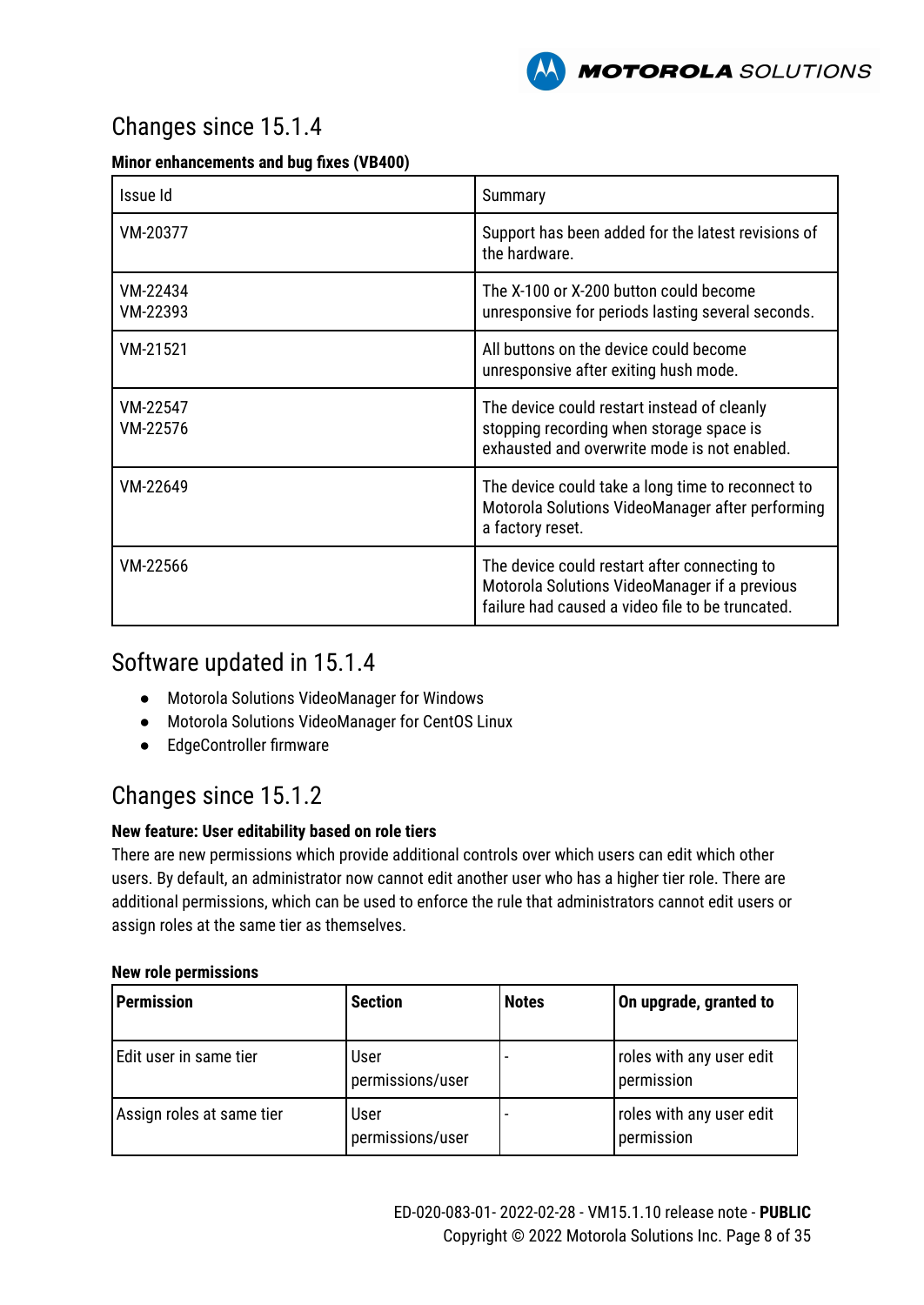

| Edit user in higher tier | User             | System administrator |
|--------------------------|------------------|----------------------|
|                          | permissions/user |                      |

#### **Minor enhancements and bug fixes (Motorola Solutions VideoManager)**

| <b>Issue Id</b> | <b>Summary</b>                                                                                                                                                         |
|-----------------|------------------------------------------------------------------------------------------------------------------------------------------------------------------------|
| VM-22513        | User import tool could not retrieve members of<br>nested groups from Active Directory.                                                                                 |
| VM-22540        | Ensure that role tier rules about which admins can<br>users to which tier of roles cannot be bypassed by<br>adding a user to a group containing a higher tier<br>role. |
| VM-22646        | The UI for initiating email password resets<br>appeared to be non-responsive.                                                                                          |
| VM-22622        | Exports of very long continuous composite clips<br>used to fail.                                                                                                       |
| VM-22522        | Updated the Azure SDK used to access Azure Blob<br>storage to version 12.14.                                                                                           |
| VM-22524        | Updated a dependent library which had a CVE. This<br>CVE was not a security risk to customers.                                                                         |

### Software updated in 15.1.2

- Motorola Solutions VideoManager for Windows
- Motorola Solutions VideoManager for CentOS Linux
- VB400 firmware
- VT50 / VT100 firmware
- EdgeController firmware
- DockController firmware

# Changes since 15.0.7

#### **New feature: User import from Active Directory**

The user import tool can now be used to import data directly from a local Active Directory.

#### **New feature: Flexible Login Options**

The login system has been made more flexible. It is now possible to configure multiple OAuth2 login providers. You can now enable multiple different modes of authentication at the same time (e.g. OAuth2 and Windows Passthrough). You can make some login methods "advanced" so that they are not presented to all users initially. You can hide login methods so that you can only login with a particular method if you know the correct login URL. You can bookmark the page for a particular login method.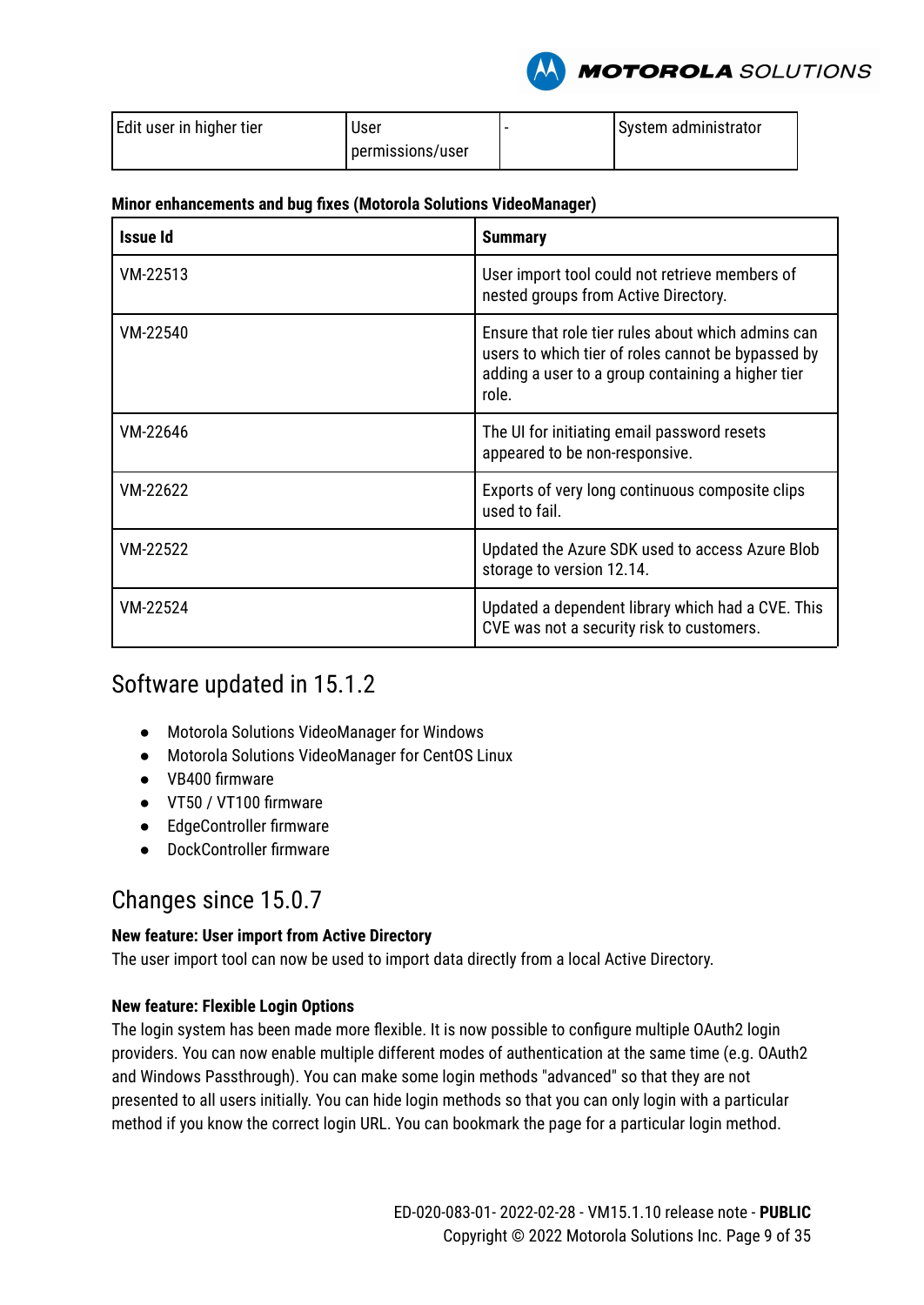**MOTOROLA** SOLUTIONS

The old "login mode" setting has been removed, as the new settings provide a superset of the functionality that login mode provided. On upgrade, the login configuration should match the previously configured login mode, so no configuration changes should be necessary.

#### **New feature: OAuth2 User Mapping**

When using OAuth2, the user name in OAuth2 no longer needs to match the username in Motorola Solutions VideoManager. You can select the field from the OAuth2 claim which is mapped to the Motorola Solutions VideoManager user (so you could use, for example, username or email address). Each VideoManager user how has an optional unique field called "Authentication ID"; you can choose to map the OAuth2 claim to the Authentication ID of the user in Motorola Solutions VideoManager. The user-import tool allows the Authentication ID to be imported, if required.

#### **New feature: OpenID connect support**

When using OAuth2 to for single-signon login to Motorola Solutions VideoManager, it should now be possible to use most OpenID Connect providers (e.g. Okta, Google, etc.).

#### **New feature: Incident export profile access control**

You can now restrict access to a specific incident export profile to specific groups or users. This replaces the "selectable" option for export profiles. Administrators with the "use any export profile" permission can still use any export profile.

#### **New feature: Redaction object tracking**

When redacting an incident, there is now an option to make the editor "track" a redacted object or face automatically. This reduces the amount of manual position adjustment required when creating redactions.

#### **New role permissions**

| <b>Permission</b>           | <b>Section</b>    | <b>Notes</b> | On upgrade, granted to |
|-----------------------------|-------------------|--------------|------------------------|
| Edit user authentication ID | User              | (2)          | System administrator   |
| (supervised/any)            | permissions/user  | permissions) |                        |
| Search by bookmarked videos | Video             |              | Any role with video    |
| only                        | Permissions/Video |              | search permission      |

| Issue Id | <b>Summary</b>                                                                                        |
|----------|-------------------------------------------------------------------------------------------------------|
| VM-21496 | Recording of audio can now be disabled in device profiles for VT50 / VT100 and VB400<br>devices.      |
| VM-22132 | Metadata and footage transfers from sites and EdgeControllers running older software did<br>not work. |
| VM-21774 | The audit log deletion policy can now do an annual purge of audit log data as required in             |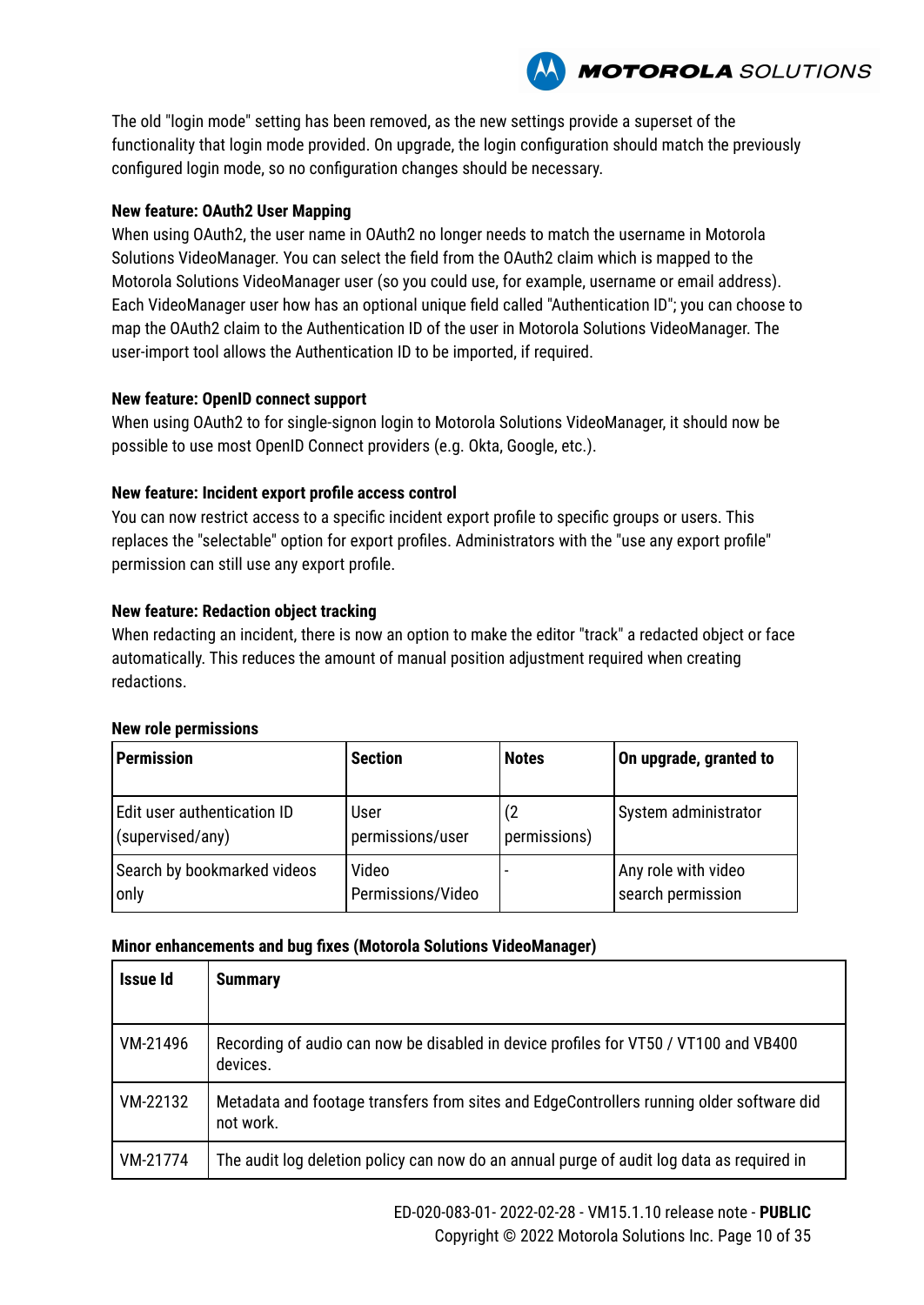

|          | some jurisdictions.                                                                                                                                                                     |
|----------|-----------------------------------------------------------------------------------------------------------------------------------------------------------------------------------------|
| VM-21965 | Help files for non-English languages can now be imported on the Language admin page.                                                                                                    |
| VM-21309 | You can now bulk select multiple videos and add them to an existing incident.                                                                                                           |
| VM-21099 | You can now disable the use of websockets in the UI - previously this was only possible via<br>the advanced settings file.                                                              |
| VM-21705 | The sensitity of peer-assisted recording can now be configured in VB400 device profiles.                                                                                                |
| VM-21708 | Peer-assisted recording can now be configured to stop triggering recording on other<br>cameras a fixed time after recording is started.                                                 |
| VM-21745 | The VB400 device profile now allows you to set up Bluetooth connection to MOTOTRBO<br>radios.                                                                                           |
| VM-21775 | HTTP notifications can now include the GPS location of the device and/or a link to retrieve a<br>live stream of the GPS location.                                                       |
| VM-21672 | When using central manager, the video advanced search language now allows you to filter<br>based on whether videos have been "fetched" or not.                                          |
| VM-21964 | The video advanced search language now allows you to filter based on whether videos have<br>been "bookmarked" or not.                                                                   |
| VM-21311 | Audit records relating to videos now include a clickable link to the video details page in the<br>audit trail view.                                                                     |
| VM-22338 | The login method configuration page was incorrectly reporting some valid user name regular<br>expressions as invalid.                                                                   |
| VM-21654 | There is now a setting to control whether videos are offloaded from devices starting with the<br>oldest or the newest video. Some VMS integrations require this setting to be adjusted. |
| VM-21662 | Video Search: The ability to search for bookmarked footage is now permission controlled.                                                                                                |
| VM-21825 | Security improvement: Media resources like videos and thumbnails now always require a<br>valid session cookie for HTTPS access.                                                         |
| VM-21801 | You can now search for users by email address or authentication ID as well as by name.                                                                                                  |
| VM-21830 | The service works correctly with the latest version of Genetec Security Center (this<br>integration requires a licence).                                                                |
| VM-22402 | When accessing video files for export, the system will now wait up to 30 minutes, to improve<br>compatibility with storage systems which offload files to cold storage.                 |
| VM-22231 | The user bluetooth pairings dialog now shows which type of radio device each pairing is<br>associated with.                                                                             |
| VM-22265 | An OAuth2 realm can now be configured so that logging out of Motorola Solutions<br>VideoManager performs an OAuth2 application logout.                                                  |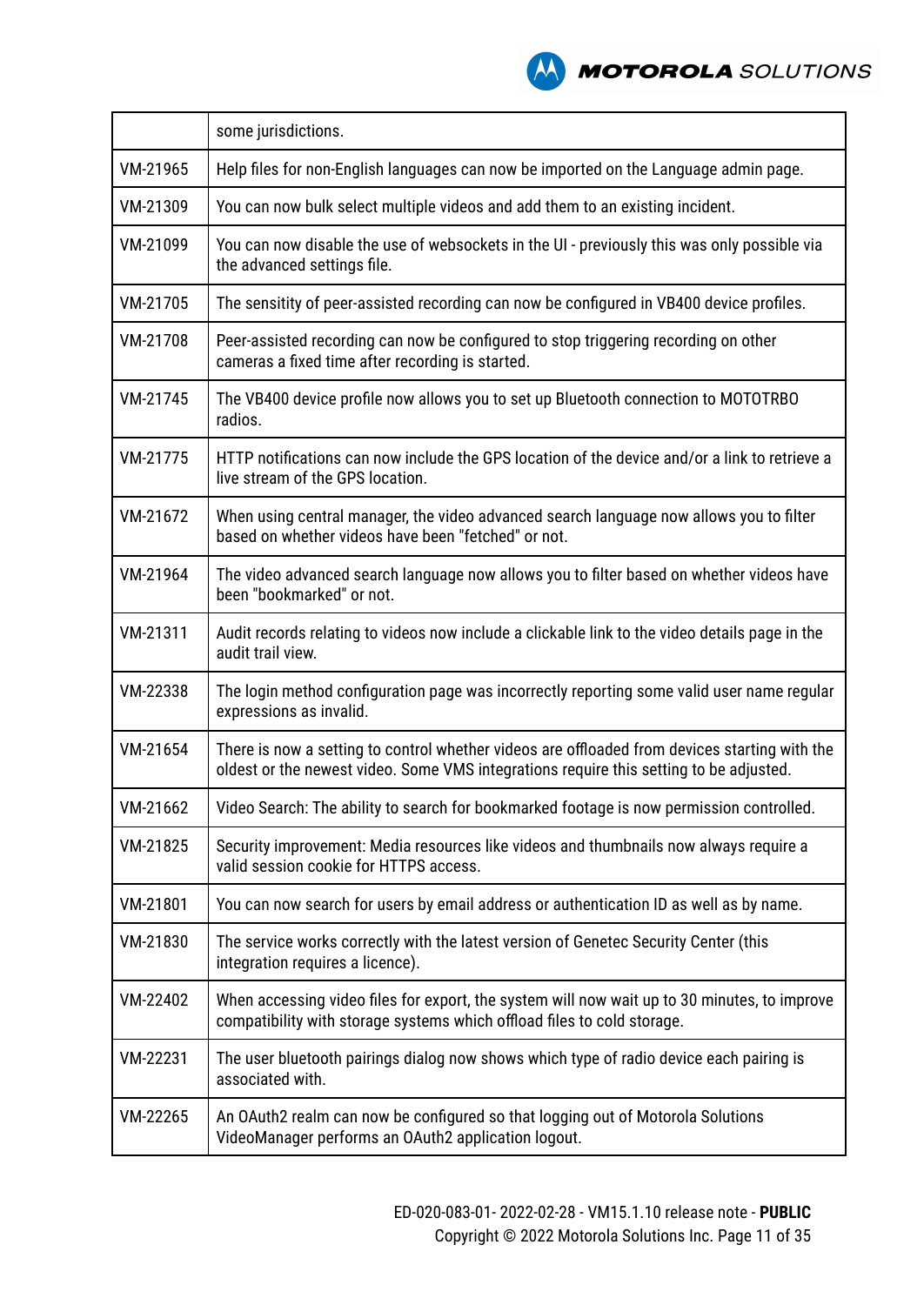

| VM-22131 | The reliability of connections to directly connected USB devices has been improved.                                                                                                                                                                                                                                                |
|----------|------------------------------------------------------------------------------------------------------------------------------------------------------------------------------------------------------------------------------------------------------------------------------------------------------------------------------------|
| VM-22270 | The system no longer "freezes" if an obsolete filespace is broken. However, background file<br>moves are paused.                                                                                                                                                                                                                   |
| VM-22152 | The export profile editor had the wrong label beside the check box which makes the profile<br>the "default" profile.                                                                                                                                                                                                               |
| VM-21969 | The device list did not show the progress of footage downloaded for each device when using<br>a non-English language pack.                                                                                                                                                                                                         |
| VM-22406 | The helper script required for running manage-service tool configuration scripts is now built<br>into Motorola Solutions VideoManager.                                                                                                                                                                                             |
| VM-21741 | Pages which display extracts from the audit log will no longer show errors even if the audit<br>log is very large and slow to query.                                                                                                                                                                                               |
| VM-21497 | Video playback now automatically pauses if you switch to another browser tab. In the past,<br>switching tab could cause the video player to show the incorrect playback position.                                                                                                                                                  |
| VM-22250 | Evidence export failed if an export contained a video clip followed by an audio clip or a<br>binary file.                                                                                                                                                                                                                          |
| VM-22413 | The audit report ignored the "location" filter, if one was specified.                                                                                                                                                                                                                                                              |
| VM-22133 | The video bulk edit button was displayed even when user lacked the corresponding<br>permission.                                                                                                                                                                                                                                    |
| VM-22080 | It is now possible to manually set a GPS location for an imported video.                                                                                                                                                                                                                                                           |
| VM-21899 | Incident sort by time did not take effect immediately if clips are grouped by recording.                                                                                                                                                                                                                                           |
| VM-21734 | If a device fails to complete upgrade, it now automatically transitions from the "awaiting"<br>boot of new firmware" state to the "unknown" state in the device list after 20 minutes.                                                                                                                                             |
| VM-22022 | When displaying TLS certificates in the UI, the labels for the O and OU fields of the names<br>were thw wrong way round.                                                                                                                                                                                                           |
| VM-21568 | If a grid worker cannot connect to the grid master server, the Windows service no longer<br>restarts, thus ensuring that Windows doesn't give up auto restarting the service.                                                                                                                                                      |
| VM-21831 | Deleting a WiFi profile did not make the profile disappear immediately from the list.                                                                                                                                                                                                                                              |
| VM-21858 | H.265 recording on VB400 can now be enabled in the device profile. This is an experimental<br>feature which must be enabled in the experimental features page before use. Due to the<br>resource requirements of H.265 playback, it is recommended that you discuss this feature<br>with your support provider before enabling it. |
| VM-21466 | The bundled version of Postgres has been upgraded to version 13.3.                                                                                                                                                                                                                                                                 |
| VM-22055 | If you edit the grid master configuration, the system will now prompt you to restart the<br>service if required.                                                                                                                                                                                                                   |
| VM-22098 | Video Metadata Overlay configuration page sometimes falsely claimed that the overlay was                                                                                                                                                                                                                                           |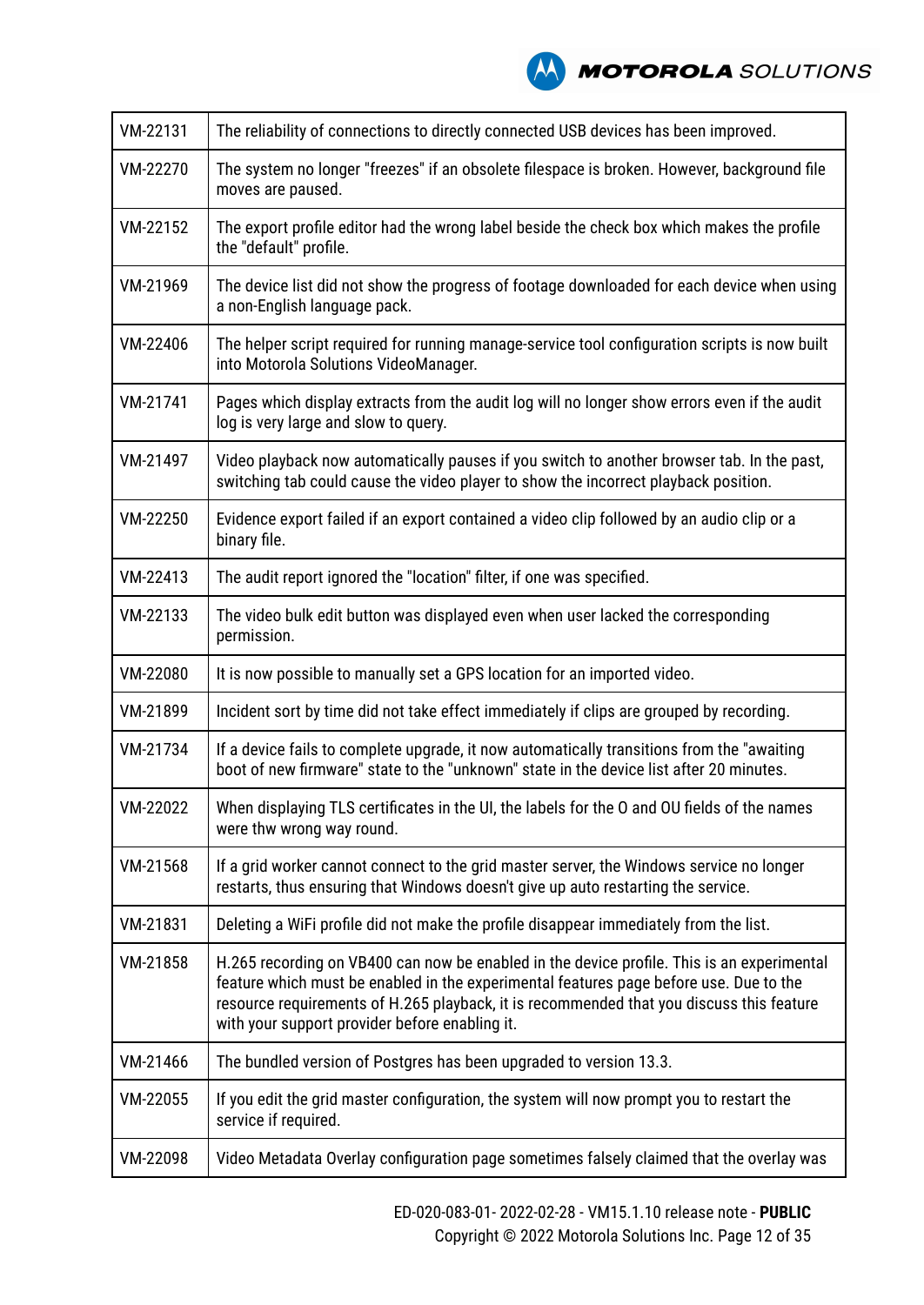

|          | too long.                                                                                                                                                                      |
|----------|--------------------------------------------------------------------------------------------------------------------------------------------------------------------------------|
| VM-22151 | Error handling in the video player has been improved in the case where the server encounters<br>I/O errors reading the file.                                                   |
| VM-22048 | It was possible to create two users with the same touch assign ID under certain<br>circumstances.                                                                              |
| VM-22241 | Filenames output by the user import tool "export" option have been fixed to ensure they can<br>be re-imported into another system using the user-import tool without renaming. |
| VM-22238 | Unrelated logging data has been removed from the "users added and removed" box on the<br>user import page.                                                                     |
| VM-22107 | Downloaded device logs now include the serial number of the device in the filename.                                                                                            |
| VM-22122 | The download button on the video details page sometimes failed for corrupt videos.                                                                                             |
| VM-22392 | The browser back button did not work if you were auto logged out and then you logged back<br>in again.                                                                         |
| VM-22160 | It was only possible to configure a single DNS server in the device static IP address<br>configuration page.                                                                   |
| VM-22197 | Ensure that the audit log does not contain keys to 3rd party mapping providers.                                                                                                |
| VM-21833 | Ensure that the audit log does not contain WiFi passwords.                                                                                                                     |
| VM-21834 | The name of a duplicated WiFi profile contained "(copy)" and this could not be overridden<br>with a language pack.                                                             |
| VM-21995 | In the device profile editor, you can no longer assign "toggle safety mode" and "exit safety<br>mode" actions to the button on the X-100.                                      |
| VM-22165 | The system was incorrectly auditing the creation of a new export profile before the save<br>button was pressed.                                                                |
| VM-21731 | The equipment report can now be run every "N" hours, not just every hour.                                                                                                      |
| VM-22161 | Auditing of webserver SSL certificate updates has been improved.                                                                                                               |
| VM-21740 | Auditing of scheduled report edits has been improved.                                                                                                                          |
| VM-21832 | The audit message produced when you delete a WiFi profile has been made clearer.                                                                                               |
| VM-21920 | Auditing of language file import and delete has been added.                                                                                                                    |
| VM-22149 | Edits to the DVD export defaults were audited with the wrong audit entry type.                                                                                                 |
| VM-22162 | Deletion of an export profile was audited with the wrong audit entry type.                                                                                                     |
| VM-22358 | Various minor improvements were made to improve the clarity of audit messages related to<br>configuration changes.                                                             |
| VM-22356 | The streaming/RTSP password is now redacted in the audit log when it is changed.                                                                                               |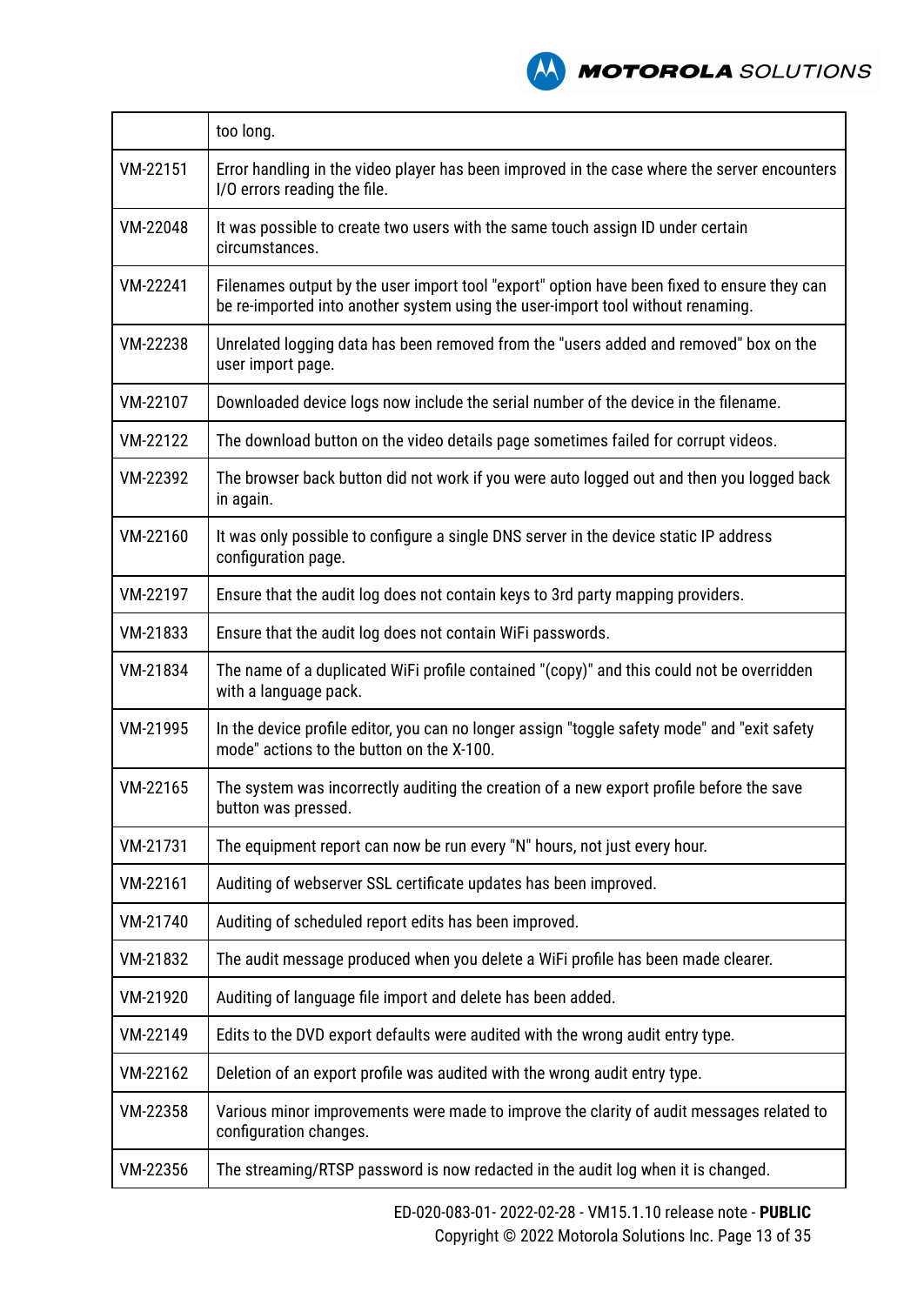

| VM-22348 | The wrong audit event type was used when auditing a change to the number of days in the<br>"Playback Policy" screen.                                        |
|----------|-------------------------------------------------------------------------------------------------------------------------------------------------------------|
| VM-21802 | We now limit the rate at which API key authentication is audited to prevent clients which use<br>sessionless auth from generating excess audit information. |
| VM-21961 | Playback has been improved for videos encoded with unusually long GOP lengths.                                                                              |
| VM-21816 | The permissions of the default System User, System Supervisor and System Manager roles<br>have been made more consistent.                                   |
| VM-21799 | Improved thumbnail and playback support for videos recorded by certain Canon digital<br>cameras.                                                            |
| VM-21996 | The file move API for initiating explicit file move operations no longer mixes up filespaces if<br>they share a common path prefix.                         |
| VM-22384 | The video player was occasionally reporting a unexpected playback error when you got to<br>the end of a video.                                              |
| VM-21805 | The effective permissions page now includes the role assignment tier of the user.                                                                           |
| VM-21962 | Security improvement: The Jetty webserver has been updated to the latest version.                                                                           |
| VM-22378 | Security improvement: HTTP basic authentication can, by default, no longer be used to<br>authenticate against the API.                                      |
| VM-22376 | Security improvement: Help pages are now served with secure headers like<br>"Content-Security-Policy".                                                      |
| VM-22298 | Security improvement: Web page requests now include the "Referrer-Policy" header in the<br>response.                                                        |
| VM-22308 | Security updates: many internal libraries have been updated to the latest versions to<br>eliminate potential vulnerabilities.                               |
| VM-22340 | Security updates: ensure that the cookie created to validate completion of file downloads is<br>created with the SameSite attribute.                        |
| VM-21569 | If encounter a duplicate touch assign ID while editing a user, the error message displayed<br>now tells you the current owner of the touch assign ID.       |
| VM-21933 | Failed logins resulted in non-existent login sessions being reported in the live stats.                                                                     |
| VM-22203 | When using sessionless authentication to access the API, retrieval of videos and incidents<br>could fail with 500 errors.                                   |
| VM-22256 | Creation of a metadata file is now enabled by default on new evidence export profiles.                                                                      |
| VM-20974 | Thumbnails were poorly rendered after editing the bounds of a composite incident clip.                                                                      |
| VM-22287 | The save button did not appear immediately after importing an incident export profile.                                                                      |
| VM-22252 | Logging out via the web page is now audited.                                                                                                                |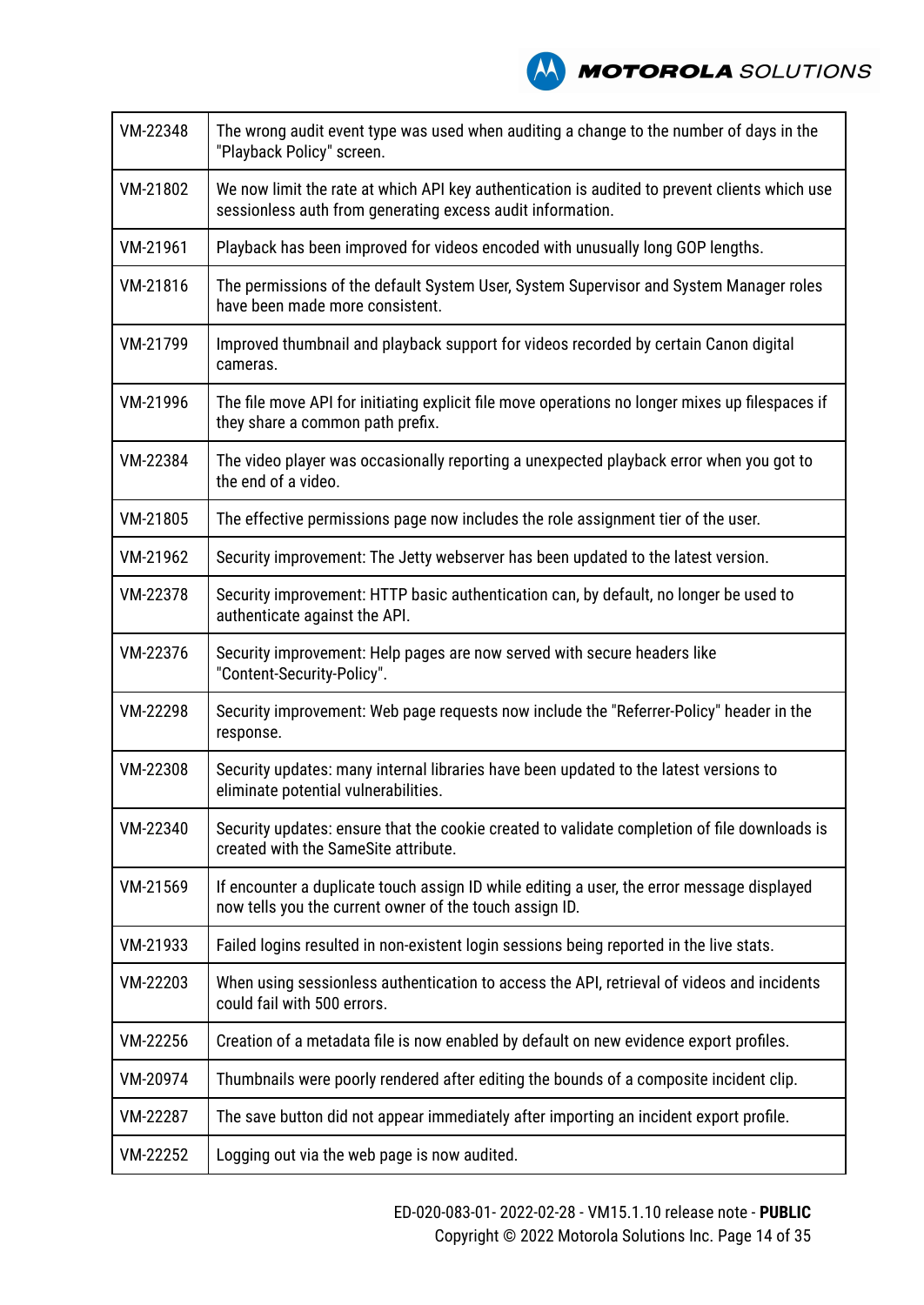**MOTOROLA** SOLUTIONS

| VM-22303 | Visiting the login page no longer causes anything to be written to your browser's local<br>storage.                                                                                                                                                                                         |
|----------|---------------------------------------------------------------------------------------------------------------------------------------------------------------------------------------------------------------------------------------------------------------------------------------------|
| VM-21840 | Formatting of connection errors has been fixed on the status page shown when you connect<br>a monitor to an EdgeController.                                                                                                                                                                 |
| VM-21728 | "Companion Services App" has been renamed to "VB Companion Services".                                                                                                                                                                                                                       |
| VM-21671 | The term "anonymous link" has been replaced with the term "incident link" in the user<br>interface.                                                                                                                                                                                         |
| VM-22158 | If the download of the application CSS file was truncated due to network issues, it was<br>possible to see pages in the web interface which were only intended to be seen by<br>administrators. These pages did not reveal any information nor allow bypassing of any<br>security features. |
| VM-22087 | Imported videos can now be owned by groups instead of users.                                                                                                                                                                                                                                |
| VM-21815 | All permissions which allow "privilege escalation" are now marked with a red exclamation<br>mark in the role permissions editing panel.                                                                                                                                                     |
| VM-21679 | Websocket timeout exceptions caused by disconnecting web browsers are no longer logged<br>as errors with stack traces in the system logs.                                                                                                                                                   |
| VM-22192 | Added support for retrieving the path of a video file through the API, as required by file move<br>PowerShell scripts.                                                                                                                                                                      |

| <b>Issue Id</b> | <b>Summary</b>                                                                                                                                                                                                                                                                                                         |
|-----------------|------------------------------------------------------------------------------------------------------------------------------------------------------------------------------------------------------------------------------------------------------------------------------------------------------------------------|
| VM-21594        | Recording of audio can now be disabled.                                                                                                                                                                                                                                                                                |
| VM-21138        | The Motorola radio integration has been extended to support the MOTOTRBO radio model.                                                                                                                                                                                                                                  |
| VM-21906        | H.265 recording can now be enabled for limited revisions of the hardware. It is<br>recommended that you discuss this feature with your support provider before enabling it.                                                                                                                                            |
| VM-21704        | The approximate maximum distance of devices that trigger Peer assisted recording can<br>now be configured.                                                                                                                                                                                                             |
| VM-21707        | The length of time that devices advertise their recording status for Peer assisted recording<br>can now be configured.                                                                                                                                                                                                 |
| VM-21780        | The battery status LED will now be orange at 5% of charge remaining and red at 1%. If the<br>battery critical alarm is enabled, it will trigger at 1%. Contact support if you need to modify<br>these levels or the behaviour of the alarms at each level.                                                             |
| VM-20377        | Support has been added for the latest revisions of the hardware.                                                                                                                                                                                                                                                       |
| VM-21911        | It is now possible to limit eligible devices when pairing TETRA radios. The default settings<br>filter using the name of the radio. If you have changed the name of your radios, you may<br>need to configure this feature to be able to pair with them. Contact support if you are<br>considering using this feature. |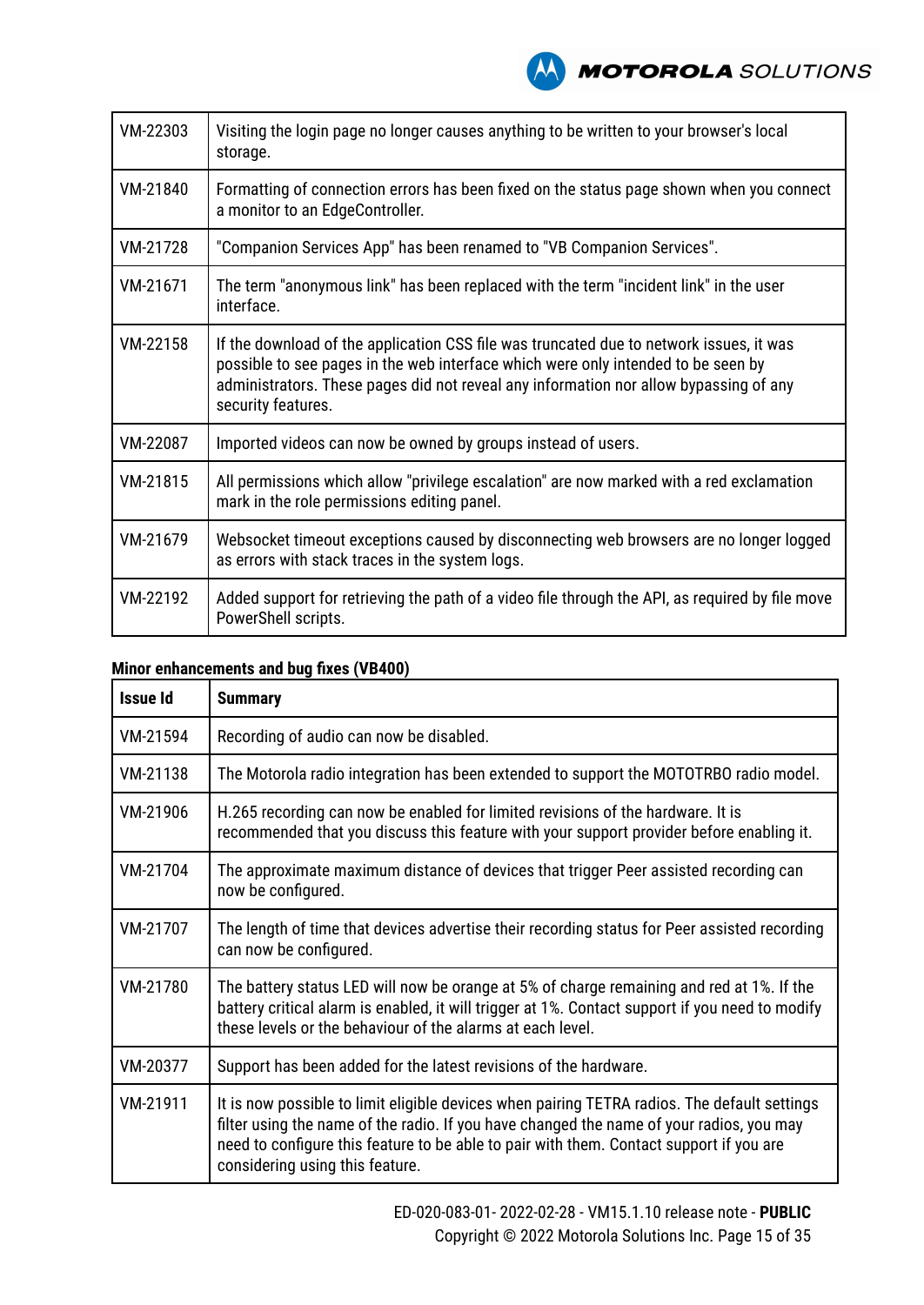

| VM-19822                         | If a device detects that it has partial USB connectivity, it will now restart in an attempt to<br>recover.                                                                                                                                                                                       |
|----------------------------------|--------------------------------------------------------------------------------------------------------------------------------------------------------------------------------------------------------------------------------------------------------------------------------------------------|
| VM-21958                         | In some circumstances, devices could unexpectedly restart while uploading footage if the<br>file signing functionality was enabled in Motorola Solutions VideoManager.                                                                                                                           |
| VM-22135                         | It was possible for very short files to be generated containing no video frames when GPS<br>was enabled.                                                                                                                                                                                         |
| VM-22111                         | Devices could become unable to connect to Motorola Solutions VideoManager after<br>performing a pairing with a HolsterAware peripheral.                                                                                                                                                          |
| VM-22003                         | The pair peripheral gesture could fail to have any effect if a device was previously manually<br>shutdown and restarted.                                                                                                                                                                         |
| VM-20010                         | Devices could unexpectedly restart during long recordings or pre-recordings.                                                                                                                                                                                                                     |
| VM-21977                         | In rare circumstances devices could unexpectedly restart when GPS was enabled.                                                                                                                                                                                                                   |
| VM-21875                         | In rare circumstances devices could unexpectedly restart when entering safety mode with<br>WiFi and GPS enabled.                                                                                                                                                                                 |
| VM-21896                         | It could become impossible to exit safety mode without docking the device.                                                                                                                                                                                                                       |
| VM-21904<br>VM-21905             | It was possible for the device user interface to become inoperable if there was an<br>unexpected failure when entering safety mode.                                                                                                                                                              |
| VM-21828                         | Devices would become inoperable if directly upgraded from firmware versions < V14.4.0 to<br>>= V15.0.0. Although this issue has been fixed in the latest firmware, Motorola Solutions<br>VideoManager currently continues to require upgrading via the intermediate V14.6.7<br>firmware version. |
| VM-21849                         | With the prerecording alarm and peer assisted recording enabled, the device could<br>incorrectly continue the pre-recording alarm after a manual shutdown and restart.                                                                                                                           |
| VM-21850                         | The device could fail to indicate that it was in standby mode after being undocked.                                                                                                                                                                                                              |
| VM-21385                         | With pre-record enabled, it was possible for very short recordings to contain only audio and<br>no video frames.                                                                                                                                                                                 |
| VM-21823<br>VM-21919<br>VM-22204 | The connection to the Android companion app could fail to come up when required if the<br>device had previously restarted unexpectedly or with pre-recording, WiFi streaming &<br>Bluetooth companion app connectivity enabled.                                                                  |
| VM-21748                         | Android companion app live streaming would not work if the app was first left on the video<br>list page for more than 5 minutes.                                                                                                                                                                 |
| VM-21749                         | The device could restart if live view was requested in Motorola Solutions VideoManager<br>while Android companion app live-streaming was active.                                                                                                                                                 |
| VM-22414<br>VM-22417             | With the Android companion app functionality enabled and the device powered off, the<br>device could fail on a start-up triggered by initiating recording.                                                                                                                                       |
| VM-21771                         | The connection to TETRA radios would sometimes be made in an incorrect mode,                                                                                                                                                                                                                     |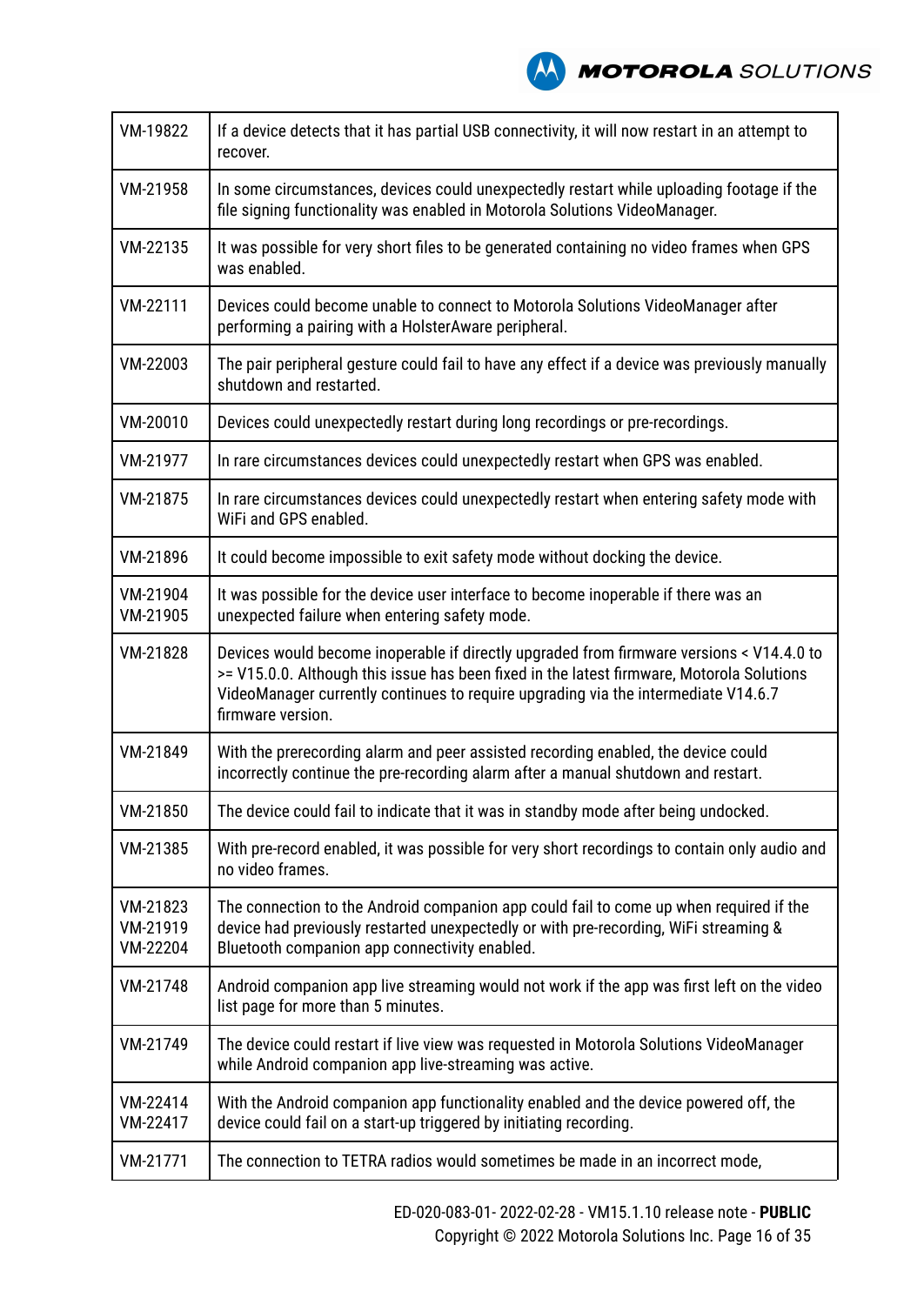

|                                  | preventing the triggering of recording on a radio emergency.                                                                                           |
|----------------------------------|--------------------------------------------------------------------------------------------------------------------------------------------------------|
| VM-21772                         | The time between connecting to a TETRA radio and initiating recording due to an<br>emergency has been reduced.                                         |
| VM-19580                         | Devices could occasionally restart unexpectedly when recording was initiated when the<br>device was turned off, and WiFi was enabled.                  |
| VM-21788                         | Devices would occasionally restart unexpectedly when a WiFi connection was lost while<br>recording.                                                    |
| VM-21822                         | Hush mode would not activate correctly on a X-100/X-200 external camera.                                                                               |
| VM-22386<br>VM-22390<br>VM-22418 | The X-100/X-200 external camera could fail to connect when attached, requiring a<br>force-reset of the device to recover.                              |
| VM-22429                         | If the device powered off due to low battery with the X-100 attached, it was sometimes<br>possible to power the device on again without docking first. |
| VM-21794                         | Security update: use latest version of OpenSSL.                                                                                                        |

#### **Minor enhancements and bug fixes (VT50 / VT100)**

| Issue Id | <b>Summary</b>                                                                                          |
|----------|---------------------------------------------------------------------------------------------------------|
| VM-22498 | The device would restart periodically if audio<br>recording was disabled in the device profile.         |
| VM-22167 | On some hardware revisions, double-clicking on a<br>button could cause spurious flashes of the red LED. |

# Software updated in 15.0.7

● VT50/VT100 firmware

# Changes since 15.0.6

### **Minor enhancements and bug fixes (VT50 / VT100)**

| Issue Id | <b>Summary</b>                                                                                        |
|----------|-------------------------------------------------------------------------------------------------------|
| VM-21596 | Recording of audio can now be disabled (requires<br>V15.0.8 Motorola Solutions VideoManager).         |
| VM-22037 | Support has been added for the latest revision of<br>the hardware.                                    |
| VM-21252 | Devices would sometimes fail to reconnect to<br>Motorola Solutions VideoManager on being<br>upgraded. |

# Software updated in 15.0.6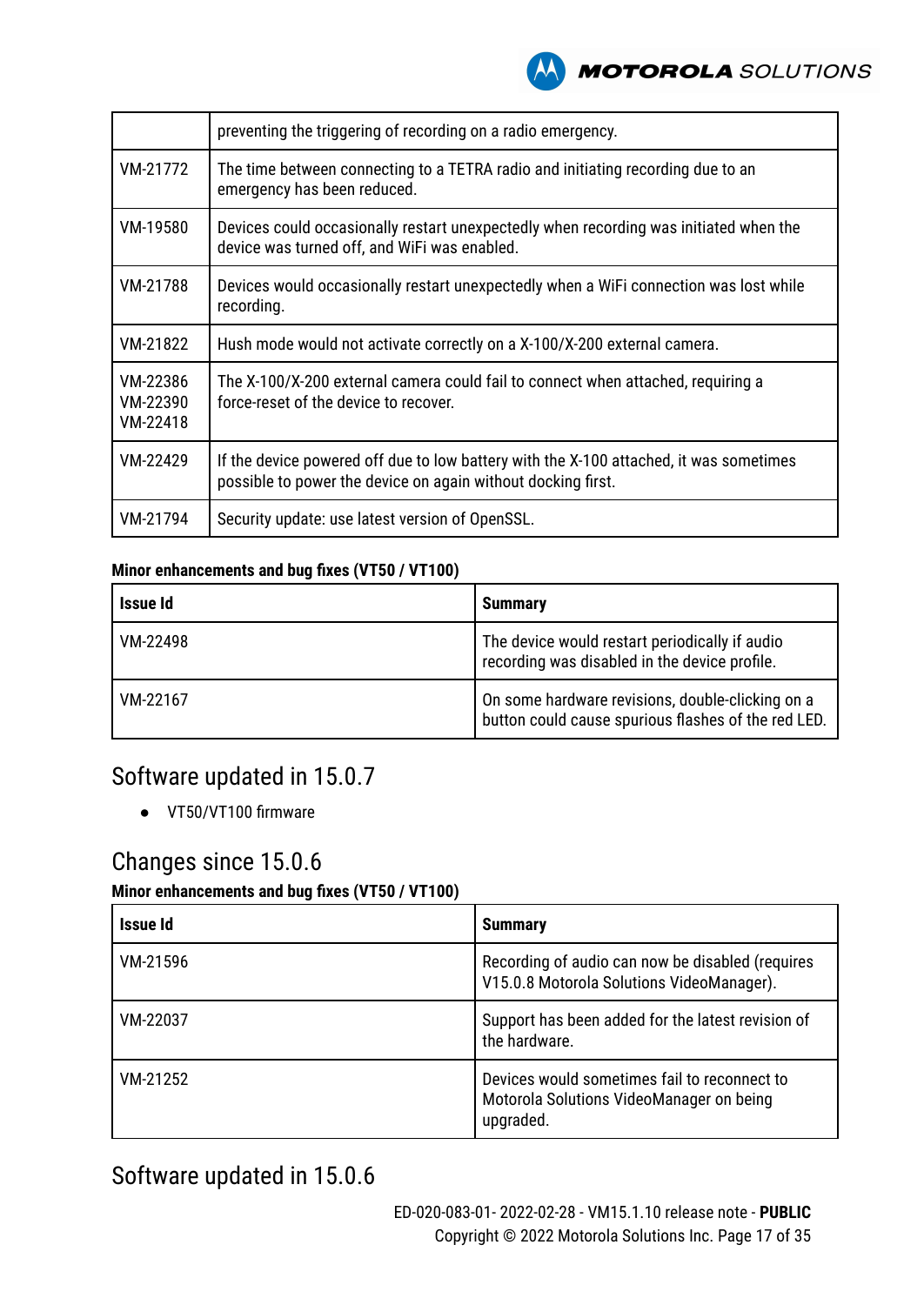

● VB400 firmware

# Changes since 15.0.5

#### **Minor enhancements and bug fixes (VB400)**

| Issue Id | <b>Summarv</b>                                                     |
|----------|--------------------------------------------------------------------|
| VM-22037 | Support has been added for the latest revision of<br>the hardware. |

### Software updated in 15.0.5

- Motorola Solutions VideoManager for Windows
- Motorola Solutions VideoManager for CentOS Linux
- EdgeController firmware

### Changes since 15.0.4

#### **New role permissions**

There are no new permissions in this release.

#### **Minor enhancements and bug fixes (Motorola Solutions VideoManager)**

| Issue Id | Summary                                                                                                                                                                       |
|----------|-------------------------------------------------------------------------------------------------------------------------------------------------------------------------------|
| VM-21852 | For some customers, media playback and<br>thumbnails would stop working after a while,<br>requiring a server restart.                                                         |
| VM-21842 | DockController assignment groups could not be<br>configured in a central manager system which has<br>sites with DockControllers.                                              |
| VM-21848 | The system now prevent the upgrade of a VB400<br>running old firmware (older than 14.4.0) from<br>upgrading to any firmware version other than<br>V14.6.7 (see known issues). |
| VM-21856 | VB400 firmware for V14.6.7 is now bundled in order<br>to help with upgrade of VB400s running old<br>firmware (see known issues).                                              |
| VM-21829 | An error would be shown if you tried to create a<br>new WiFi profile and set it to the default at the<br>same time.                                                           |

### Software updated in 15.0.4

- Motorola Solutions VideoManager for Windows
- Motorola Solutions VideoManager for CentOS Linux
- VB400 firmware
- EdgeController firmware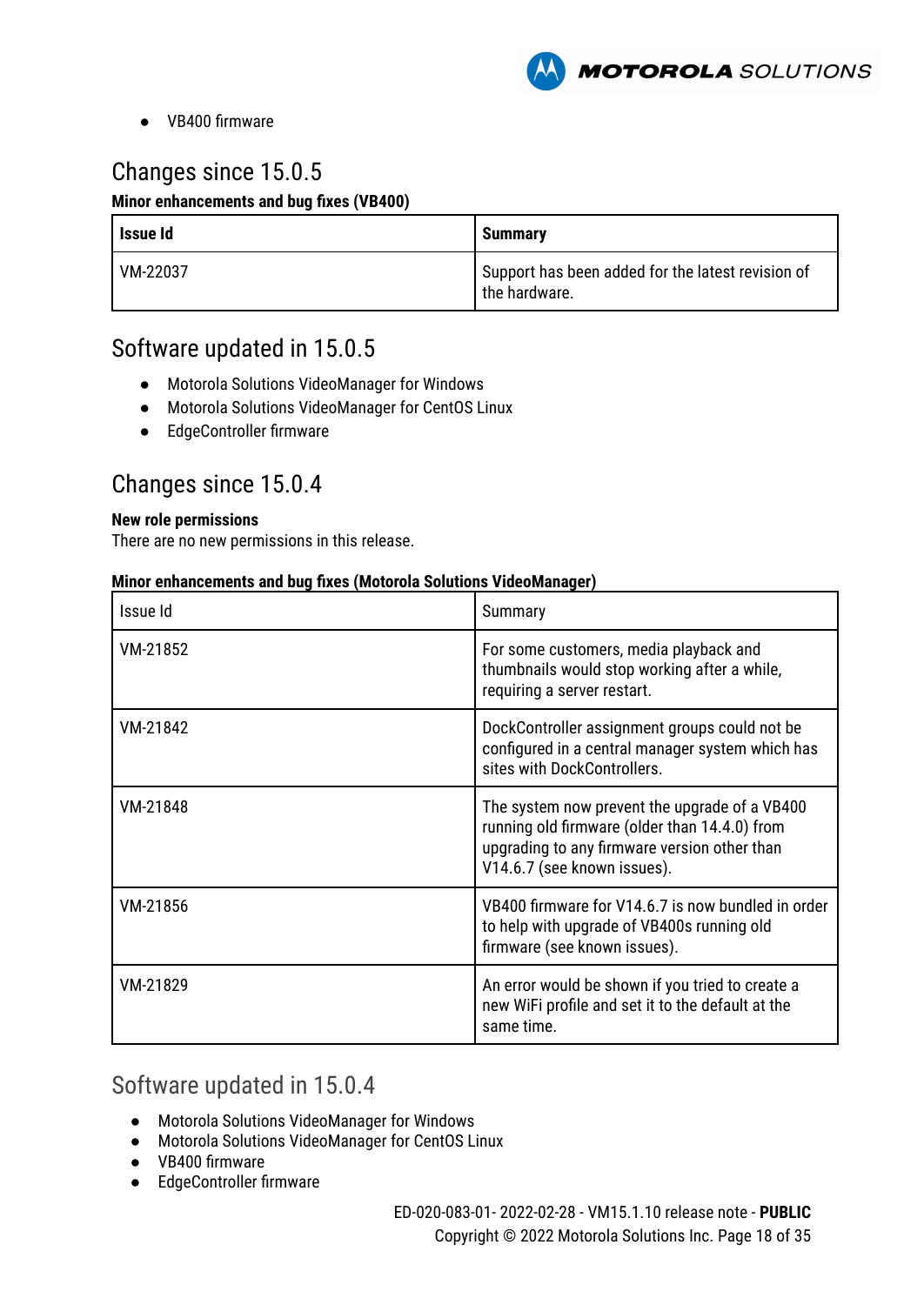

● DockController firmware

# Changes since 15.0.3

#### **New feature: Scheduled report retention limits**

The system now limits how many old reports are kept for each scheduled report. Once the limit is reached, an old report will be deleted shortly after a new report is created. On upgrade, existing scheduled reports are configured to keep at most 50 old reports.

#### **New feature: Role assignment tiers**

In order to provide more control over which roles an administrator can assign to users, each role now has a configurable "role assignment tier". An administrator cannot assign a role to a user if the tier of the role is higher than the tier of the administrator's role. This can be used to restrict which roles an administrator can assign. If all roles are left at the highest tier (the default), then the behaviour of the system is unchanged by the addition of this feature.

#### **New role permissions**

There are no new permissions in this release.

| <b>Issue Id</b> | <b>Summary</b>                                                                                                                                                                    |
|-----------------|-----------------------------------------------------------------------------------------------------------------------------------------------------------------------------------|
| VM-21724        | Motorola Solutions VideoManager did not previously work on Linux if IPv6 is disabled.                                                                                             |
| VM-21698        | In the VB400 device profile, you can now configure the system to disable hush mode while<br>recording.                                                                            |
| VM-21525        | Asset import now supports importing of ASF files containing WMV3 video.                                                                                                           |
| VM-21411        | The equipment report can now be scheduled to run more frequently than once per hour.                                                                                              |
| VM-21747        | The manage-service tool can now be used to run configuration scripts.                                                                                                             |
| VM-21495        | Added support for Firefox 68 ESR and 78 ESR browsers.                                                                                                                             |
| VM-21489        | In the VB400 device profile, it is now possible to configure audio recording with lossless<br>PCM instead of AAC.                                                                 |
| VM-21628        | The "restricted" checkbox and panel for a video is now hidden if the user does not have<br>permission to edit restriction and does not have permission to view restricted videos. |
| VM-21687        | The Web API now supports manual requests to relocate individual video files to specific<br>filespaces.                                                                            |
| VM-21793        | The import system config function would save some imported settings before the user                                                                                               |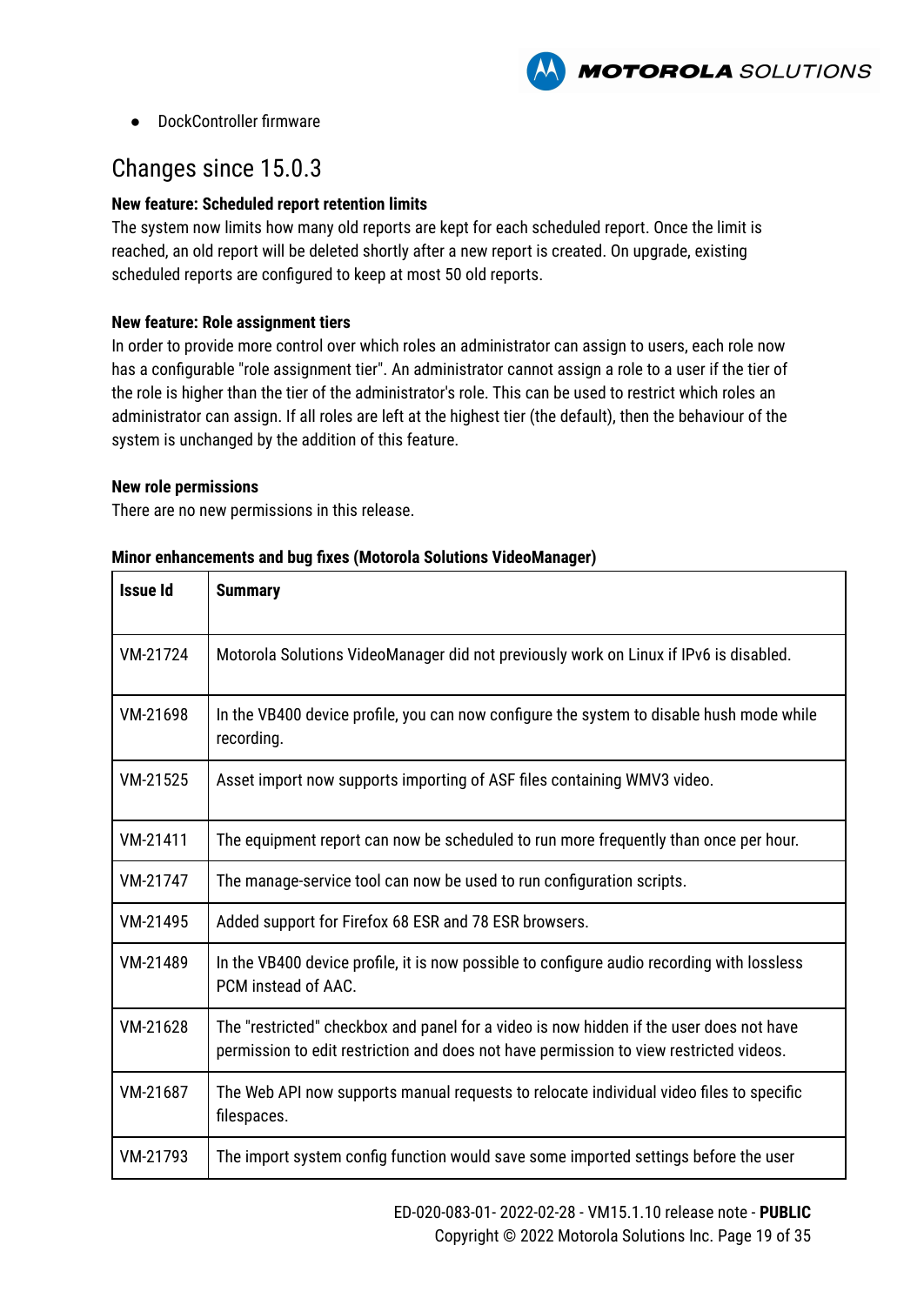

|          | pressed confirm.                                                                                                                                  |
|----------|---------------------------------------------------------------------------------------------------------------------------------------------------|
| VM-21499 | The buttons on the video player in the incident editor overlapped at some screen widths.                                                          |
| VM-21508 | Validation in the VB400 device profile has been improved to require the correct gestures<br>when using HolsterAware devices.                      |
| VM-21716 | Replication of certificates from central manager to site did not always happen immediately<br>after importing a certificate.                      |
| VM-21713 | Replication of certificates from central manager to site failed if you reimported a previously<br>deleted certificate.                            |
| VM-21530 | Timestamps on imported files are now preserved even if the file requires conversion during<br>import.                                             |
| VM-21481 | The text on the login page button for logging in by OAuth2 was not configurable using a<br>language pack.                                         |
| VM-21327 | Automatic imports were not immediately started when an automatic import profile was<br>created nor stopped when an automatic profile was deleted. |
| VM-21779 | Audit log deletion policy was not included in system config import/export feature.                                                                |
| VM-21778 | Configuration import now rejects files exported from systems running a different version.                                                         |
| VM-21375 | 1/4 speed playback now works when playing composite clips.                                                                                        |
| VM-21592 | Export profile "encrypt downloads" toggle is no longer available if the export location is<br>configured to an output directory.                  |
| VM-21701 | The UI for configuring DockController security has been made clearer: it now explicitly refers<br>to "802.1x".                                    |
| VM-21797 | Auditing has been improved when using the import/export system config function.                                                                   |
| VM-21589 | The management report now includes imported files in its counts of "media items".                                                                 |
| VM-21473 | It was possible to initiate an upgrade of a device that was not docked using "bulk upgrade".                                                      |
| VM-21388 | It was not possible to delete an import profile if there was a failed import job associated<br>with the profile.                                  |
| VM-21537 | The API for retrieving audit log entries now allows filtering to an exact date and time, not just<br>by date.                                     |
| VM-21523 | File transfers to Azure uploads are now retried before reporting a failure if there is an error<br>during a transfer.                             |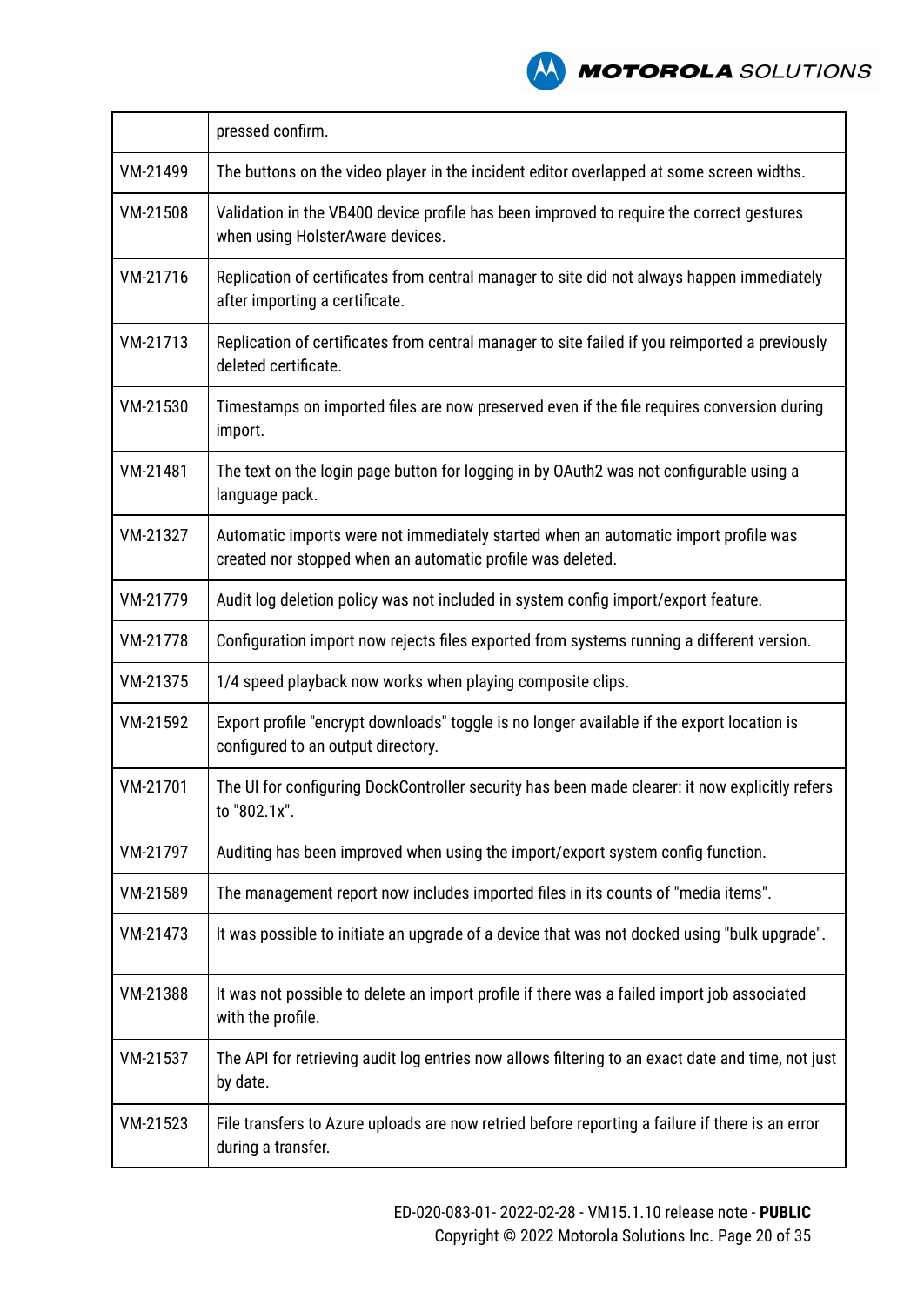

| VM-21640 | In the devices page filter on a central manager, the "Reset filter" button now checks the<br>"include remote devices" option. |
|----------|-------------------------------------------------------------------------------------------------------------------------------|
| VM-21527 | A manually initiated server restart is now audited against the user who initiated it.                                         |
| VM-21528 | Editing of the advanced settings file through the Web UI is now audited.                                                      |
| VM-21454 | The service logs no longer fill up with unwanted entries if you upgrade a VB400 in service<br>required mode.                  |
| VM-20565 | Fixed some issues with the dynamic update of the lists of videos on the dashboard.                                            |
| VM-21603 | Editing email properties did not always take effect until the server was restarted.                                           |
| VM-21619 | It is now possible to complete installation using an unsupported web browser.                                                 |
| VM-21491 | Security update: use latest version of ffmpeg.                                                                                |
| VM-21395 | Updated many internal libraries to the latest version, including some security updates.                                       |
| VM-21487 | Updated bundled Java JRE to version 11.0.11+9                                                                                 |
| VM-21337 | Updated to the latest JQuery library, which includes some security fixes.                                                     |
| VM-21372 | The Content-Security-Policy header now includes a form-action directive (a minor security<br>issue).                          |
| VM-21564 | The management report can now be internationalised using a language pack.                                                     |
| VM-21696 | Support was added for future device serial number ranges.                                                                     |

| Issue Id | <b>Summary</b>                                                                                                  |
|----------|-----------------------------------------------------------------------------------------------------------------|
| VM-21695 | Support has been added for the new profile option allowing hush mode to be disabled while<br>recording.         |
| VM-21538 | Support has been added for the new profile option allowing audio recording with lossless<br>PCM instead of AAC. |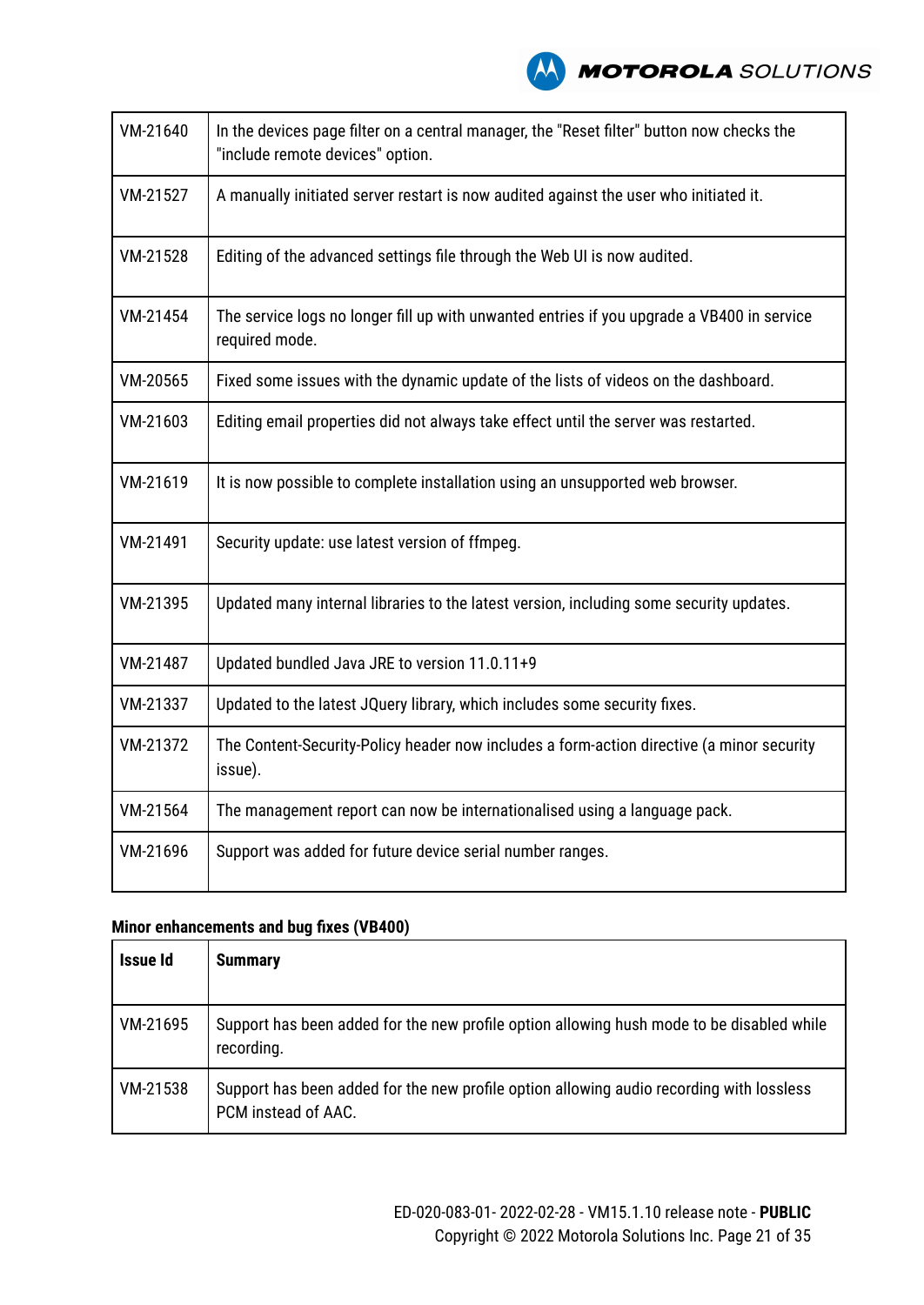

| VM-21518                                                                                                                         | Support has been added for showing the status of connected HolsterAware peripherals in<br>the Android companion app.                                                                                                                                                                    |
|----------------------------------------------------------------------------------------------------------------------------------|-----------------------------------------------------------------------------------------------------------------------------------------------------------------------------------------------------------------------------------------------------------------------------------------|
| VM-21322                                                                                                                         | In some circumstances, the battery level shown in the Android companion app could be<br>misleadingly out of date.                                                                                                                                                                       |
| VM-21464                                                                                                                         | When configured in shutdown when idle mode the device could fail to start up in response to<br>use of the Android app.                                                                                                                                                                  |
| VM-21389                                                                                                                         | The TETRA radio connection could occasionally be interrupted if the radio is configured in<br>Trunk Mode (TMO).                                                                                                                                                                         |
| VM-21647                                                                                                                         | The device could fail during a long-running recording, especially when recording in the dark.                                                                                                                                                                                           |
| VM-21609                                                                                                                         | The device could fail to start up after powering off due to low battery.                                                                                                                                                                                                                |
| VM-20725<br>VM-21675<br>VM-21608<br>VM-21597<br>VM-21546<br>VM-21529<br>VM-21492<br>VM-21453<br>VM-21438<br>VM-21427<br>VM-21418 | There were several issues affecting Bluetooth connectivity when combinations of the<br>Android companion app, HolsterAware peripherals and the TETRA radio integration are used<br>at the same time, and more rarely when the Android companion app is used alone in<br>Bluetooth mode. |

#### **Minor enhancements and bug fixes (DockController)**

| Issue Id             | <b>Summary</b>                                     |
|----------------------|----------------------------------------------------|
| VM-21769<br>VM-21782 | Support has been added for new types of RFID card. |

#### **Minor enhancements and bug fixes (EdgeController)**

| <b>Issue Id</b> | <b>Summary</b>                                      |
|-----------------|-----------------------------------------------------|
| VM-21646        | Security update: use the latest version of openssl. |

# Software updated in 15.0.3

- Motorola Solutions VideoManager for Windows
- Motorola Solutions VideoManager for CentOS Linux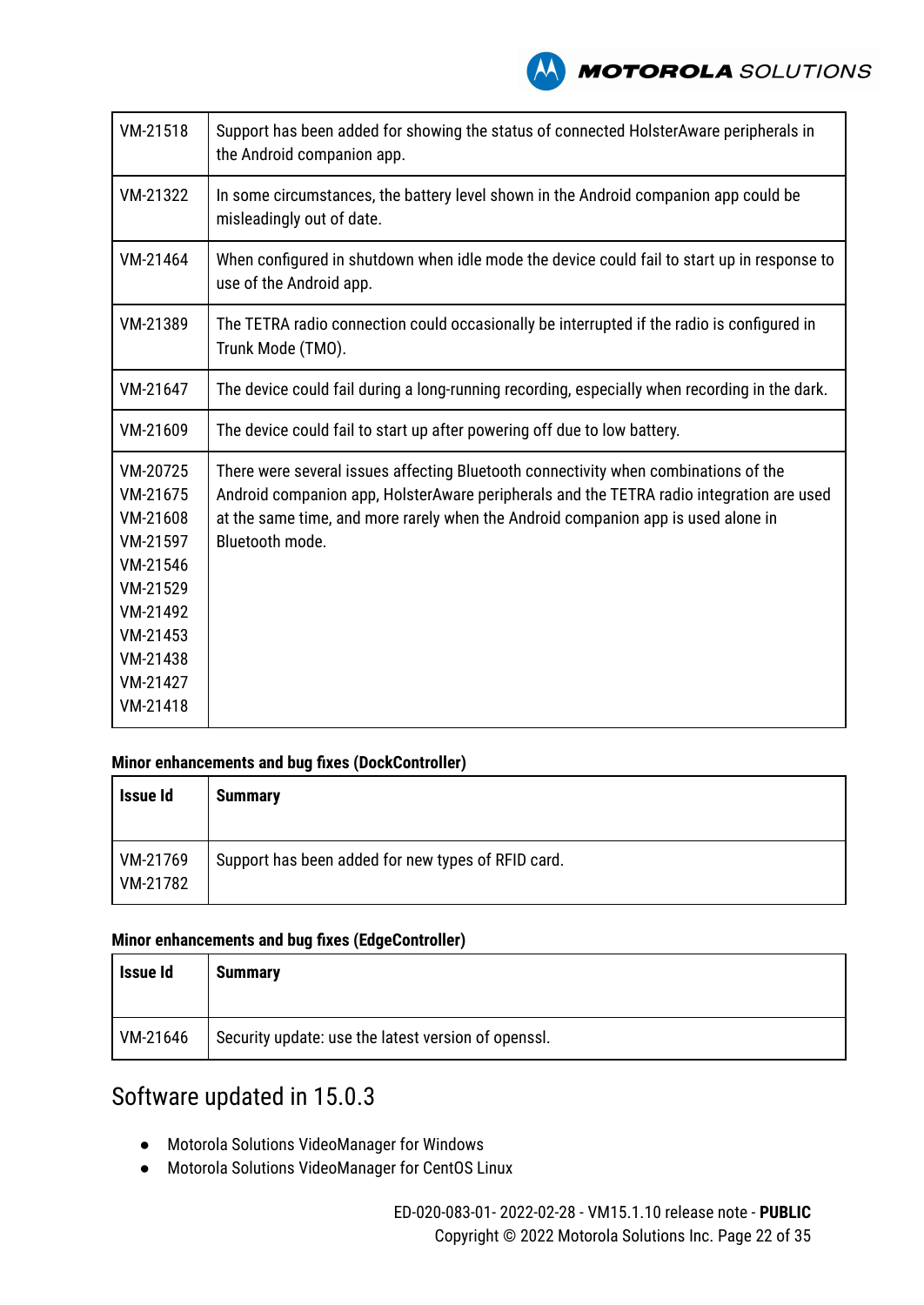

- VB400 firmware
- EdgeController firmware

# Changes since 15.0.2

#### **New feature: Video file signatures**

When this feature is enabled, videos recorded on VB400 devices will be accompanied by a cryptographic signature generated by the VB400 which verifies the origin of the video. The signatures on videos include the X.509 certificate chain for the device which recorded them. The system will automatically issue X.509 certificates to VB400 devices which are used to prove the origin of the signature.

All certificates are signed by a "root certificate" which is managed by Motorola Solutions VideoManager. This "root certificate" can be imported into the system or manually created. The "trust root" certificates for the system can be exported and imported, allowing the system to verify signatures from devices with certificates issued by another system, if this is desired.

The system verifies that the signatures and the certificates that they contain are trusted when files are downloaded, and audits the result of these checks (and displays this information in the video details page). A ZIP file can be downloaded for a video, containing the signature, the certificates for the signature and a short report containing verification information for the video.

#### **New feature: Video fields permission control**

You can now control which fields of a video/media item are visible in the video details page (and the large view) using permissions. All the fields of the video details now have corresponding entries in the "user-defined media fields" page and by editing the permission groups for the built-in fields, you can control which users can see these fields.

#### **New role permissions**

| <b>Permission</b>                              | <b>Section</b>                   | <b>Notes</b>    | On upgrade, granted<br>to                         |
|------------------------------------------------|----------------------------------|-----------------|---------------------------------------------------|
| View videos in<br>large/gallery/list view mode | Video permissions/Video          | (3 permissions) | Roles with permission<br>to list or search videos |
| View/Edit Device Certificate<br>Authorities    | Advanced<br>Permissions/Settings | (2 permissions) | System administrator                              |

| <b>Issue Id</b> | <b>Summary</b>                                                                                 |
|-----------------|------------------------------------------------------------------------------------------------|
| VM-21588        | Very occasionally the server could become unresponsive while live streaming from devices.      |
| VM-21602        | Default email templates for streaming notifications did not include a link to the live stream. |
| VM-21632        | Notification emails were not sent at all on some systems.                                      |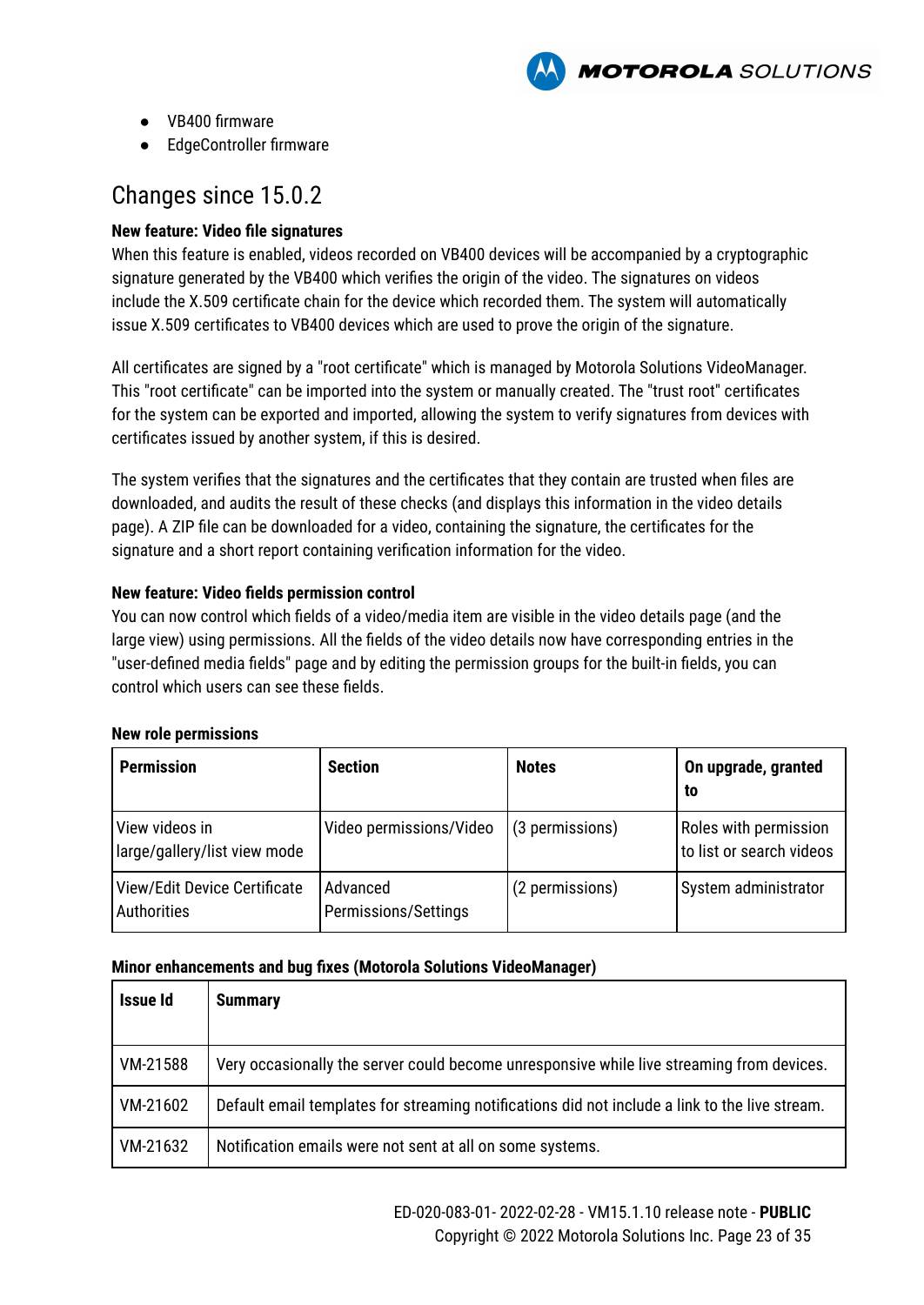

| VM-21570 | The user import setting page freezes the browser after importing a very large number of<br>users.                         |
|----------|---------------------------------------------------------------------------------------------------------------------------|
| VM-21248 | The ability to use the three different video list view options (large, gallery and list) is now<br>permission controlled. |
| VM-21579 | Notification emails for a "first time login" contained the wrong username.                                                |
| VM-21550 | User import tool would only import the first 20 members of each group when importing from<br>Azure AD. [also in 14.6.10]  |
| VM-21469 | Device profiles now allow configuration of HolsterAware pool issue mode. [also in 14.6.9]                                 |
| VM-21470 | Device profiles now allow configuration of a "suppress recording after undocking" time. [also]<br>in $14.6.9$ ]           |

#### **Minor enhancements and bug fixes (VB400)**

| Issue Id | <b>Summary</b>                                                                                                           |
|----------|--------------------------------------------------------------------------------------------------------------------------|
| VM-21601 | It was possible for the device to fail to complete a firmware upgrade if the battery life<br>extender option is enabled. |

### Software updated in 15.0.2

● VB400 firmware

### Changes since 15.0.1

#### **Minor enhancements and bug fixes (VB400)**

| Issue Id | <b>Summary</b>                                                  |
|----------|-----------------------------------------------------------------|
| VM-21325 | Support has been added for the latest revision of the hardware. |

## Software updated in 15.0.1

- Motorola Solutions VideoManager for Windows
- Motorola Solutions VideoManager for CentOS Linux
- VB400 firmware
- EdgeController firmware
- DockController firmware
- User Import Tool

### Changes since 14.6.7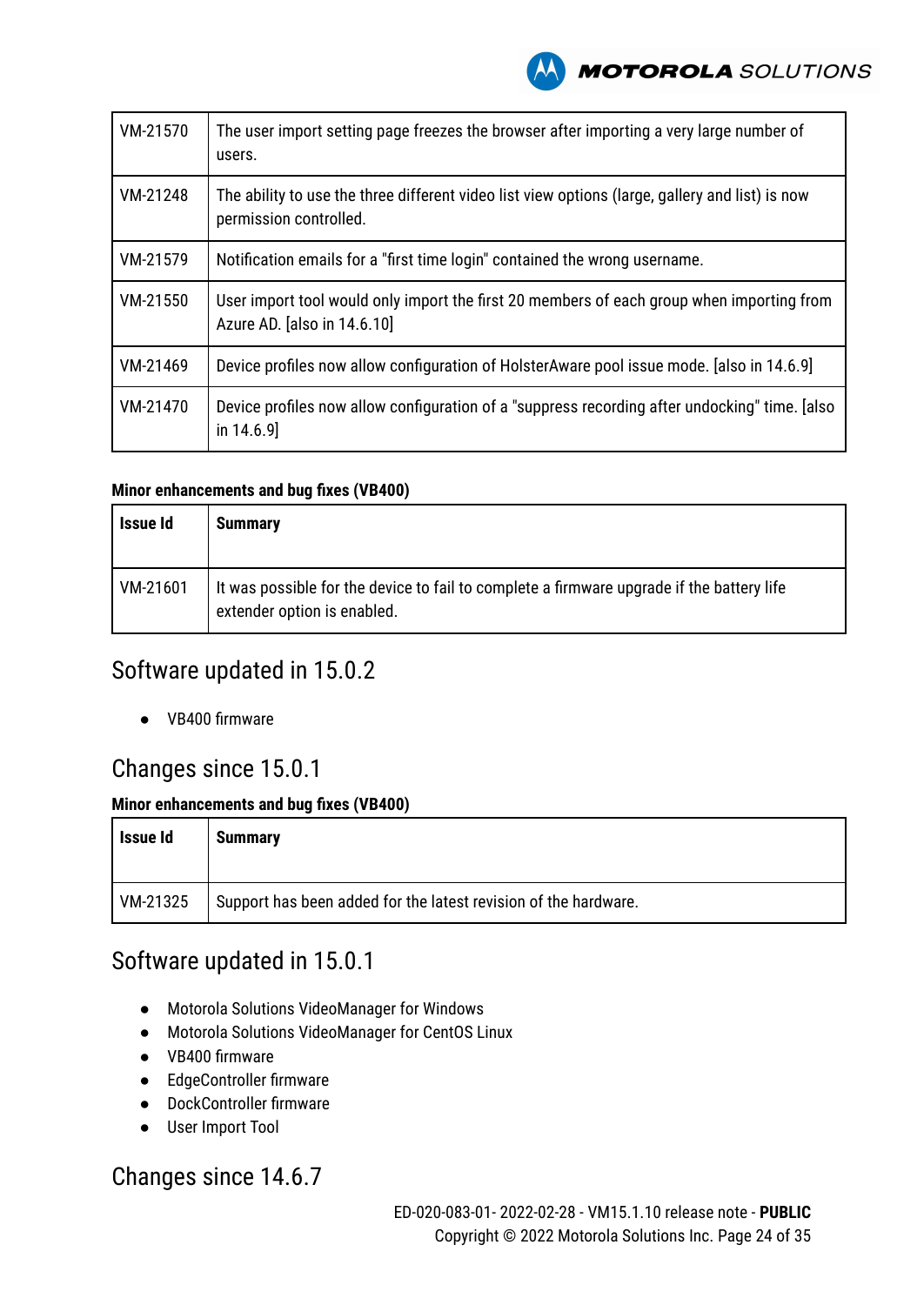

#### **New feature: Group by recording**

An alternate way of displaying incident clips is now available where all the clips relating to a single recording are grouped together. This way of displaying incidents may be especially suitable for customers who chose to maintain multiple copies of the same recording within a single incident with different time ranges or redactions. The UI makes it easy to create a new copy of the clip with different redaction or time range. The entire system must be configured to display incidents in the new or the old way.

#### **New feature: Improved notification system**

The notifications panel on the dashboard now shows notifications for the following events:

- A new video has been downloaded for the logged in user
- A video or incident has been shared with the logged in user
- The logged in user has been made the owner of a video or incident
- An export created by the user completes
- An import created by the user completes

These users can view the list of affected videos/incidents/exports/imports with a single clip. The notification count can be reset by clicking on a button next to the notification. A count of outstanding notifications is shown in the navigation bar at the top of the screen, so it's always visible.

This feature makes it possible to implement workflows which require users to respond to the sharing or changes of ownership of videos or incidents.

#### **New feature: Simple user import/export**

The list of users can now be exported to a CSV file, edited and reimported. This provides a simple way to manage the list of users for customers who don't want to go through the complexity of setting up an automated user import.

#### **New feature: Import grid workers**

Customers using a grid of servers can now set up one or more servers to process imports. To make this work, the temporary folder where files to be imported are stored must be set to a network file share, accessible by both the main server and the import worker servers.

#### **New feature: Login verification by email**

Email can now be used as a form of two-factor authentication for additional security. The system can be configured so that when a user logs in, an email is sent to them, and they must click on a link in the email to complete the login process. This can be configured to be a mandatory requirement for all users, or this can apply only to users with a certain role. If email becomes unexpectedly unavailable, administrators can use the command line tools to get the URL link that they need to complete login or can disable the feature via the command line.

#### **New feature: Hardware export acceleration**

Customers using a grid configuration can now speed up their exports by using an export worker machine which has a suitable NVidia graphics card. With a suitably equipped server, the time taken to create an export can be halved. This option must be explicitly enabled on an export worker.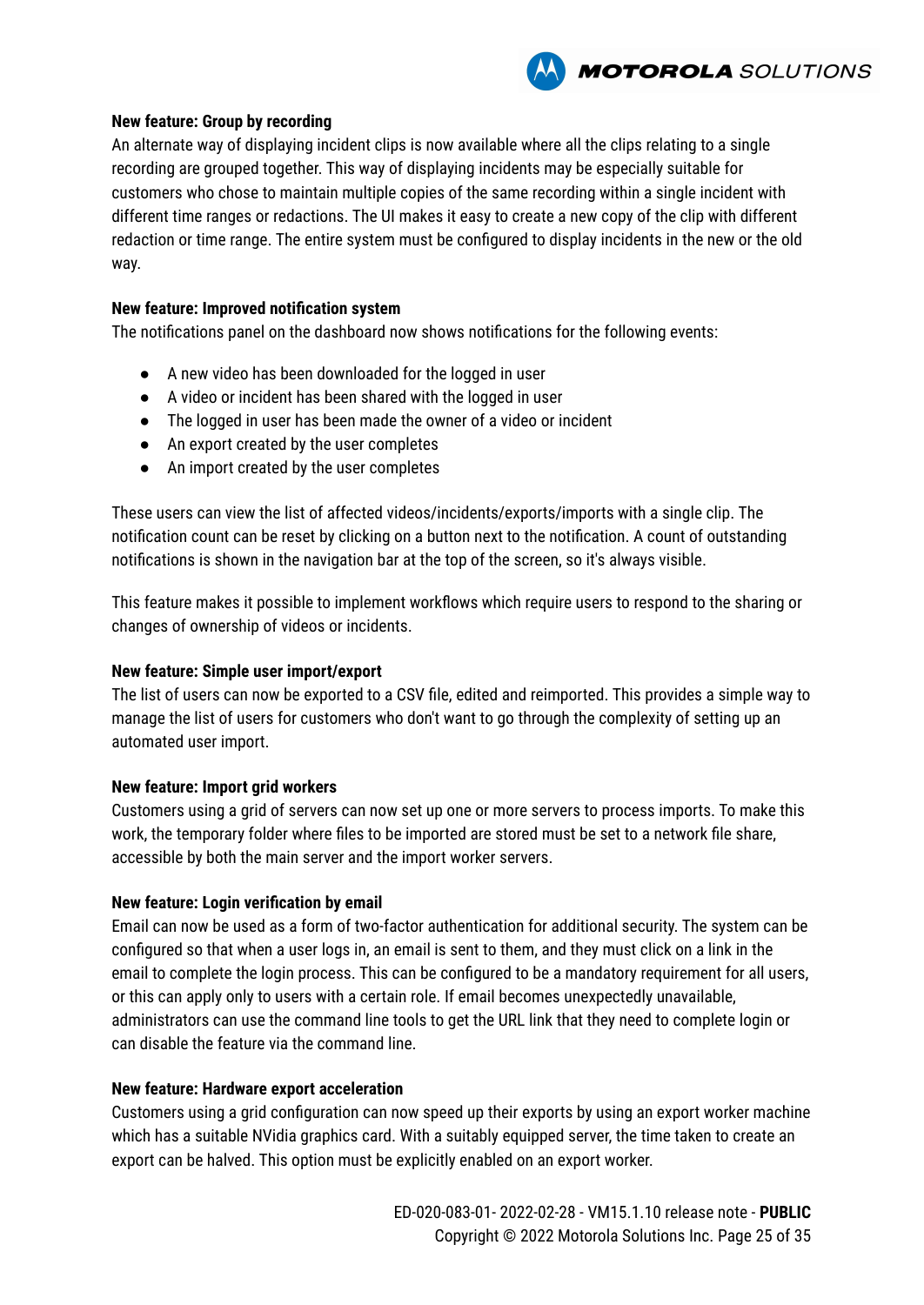

#### **New feature: Incident clip captions**

It is now possible to import a WebVTT subtitle file into an incident clip (in the redaction editor dialog) which will create captions on the video which are burned into the video when you export. These captions can also be exported so that they can be edited with a WebVTT editing tool and reimported.

#### **New feature: Web configuration of redundant servers**

It has been possible to configure a backup server for Motorola Solutions VideoManager for some time. In this release, it is now possible to configure and manage this without having to manually edit settings files. The Web UI can be used to convert a grid worker into a standby master machine and to set the config folder sharing which is necessary to make standby servers work properly. The UI also shows whether the backup server. Workers can now be configured to connect to a specific master machine or to connect to whichever master machine is actually active and the UI shows which workers are on or offline even if they are not currently active. Workers no longer need to be manually reconfigured if you add an additional standby server.

#### **New feature: Configurable export title page**

It is now possible to customize the contents of the export title page for each export profile using a template which can be used to hide fields or include field information from the incident.

#### **New feature: Configurable incident clip field visibility**

You can now assign incident clip fields (operator, device, duration, notes) to field permission groups and thus restrict which users can see these fields. These fields are visible to all users with permissions to view an incident by default on upgrade. You can now also control which field groups are visible when viewing anonymous incident links... by default all the fields are hidden when viewing an anonymous link.

#### **New feature: Safety mode (VM-20695)**

The new "safety mode" feature allows a VB400 to be powered down such that it cannot be powered up again except by using the exit safety mode gesture, or by docking the device. This is in contrast to a normal shutdown which allows power up on any event, including activating the recording start gesture.

#### **New feature: Battery level in video metadata overlay (VM-21052, VM-21054)**

The state of charge of the battery of a VB400 can now be configured to be shown (as a percentage) in the video metadata overlay.

| <b>Permission</b>                                    | <b>Section</b>                         | On upgrade, granted to |
|------------------------------------------------------|----------------------------------------|------------------------|
| Can duplicate incident video clip                    | Incident permissions/Incident<br>clips | System administrator   |
| Can add new clip for recording in<br>incident editor | Incident permissions/Incident<br>clips | System administrator   |
| Export users                                         | User permissions/User                  | System administrator   |

#### **New role permissions**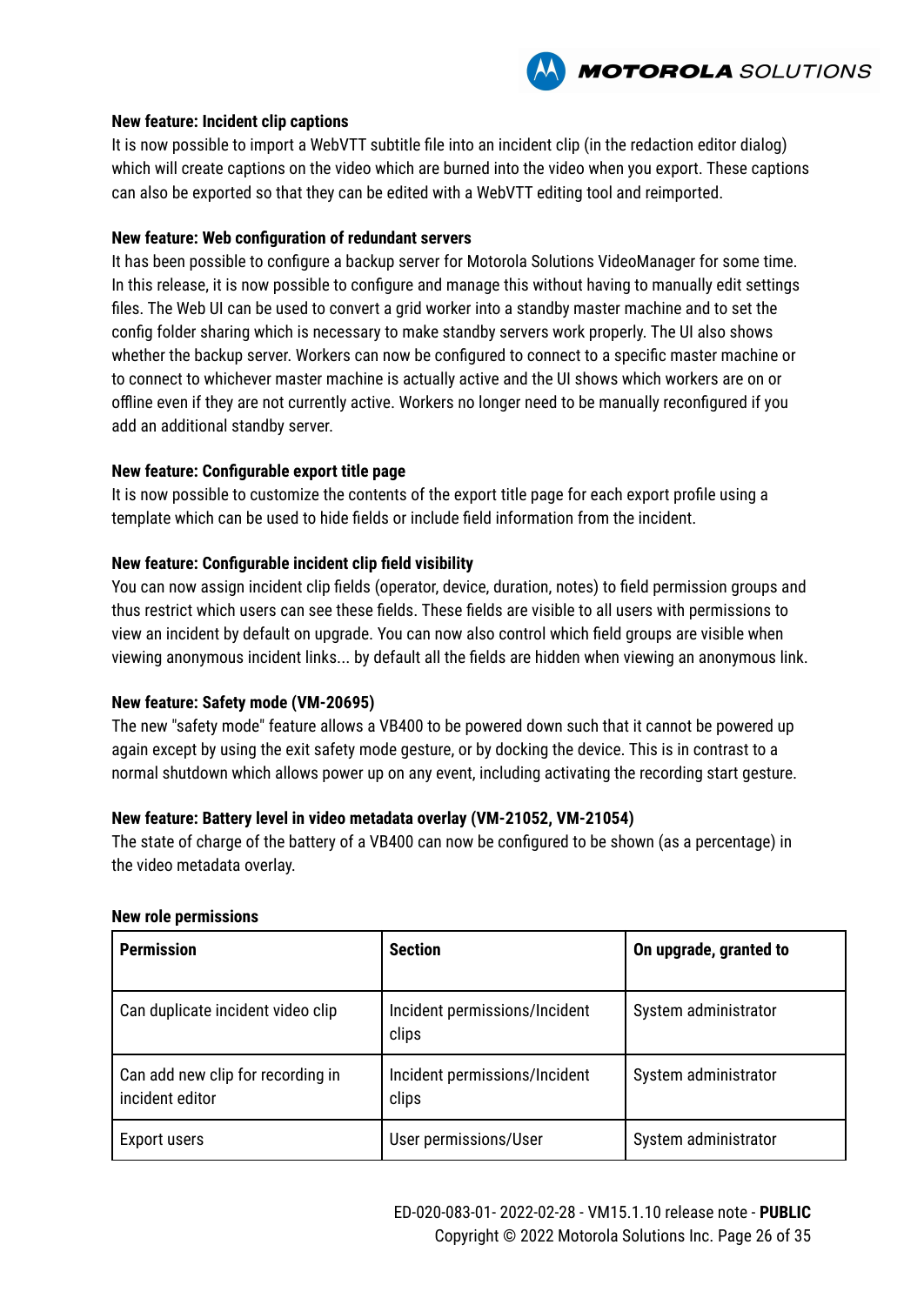

| Import users                       | User permissions/User                      | System administrator |
|------------------------------------|--------------------------------------------|----------------------|
| Initiate immediate database backup | <b>Advanced Permissions/Settings</b>       | System administrator |
| View/edit incidents (UI settings)  | <b>Advanced Permissions/Settings</b>       | System administrator |
| View system page in Companion App  | <b>Device Permissions/Companion</b><br>App | System administrator |

| <b>Issue Id</b> | <b>Summary</b>                                                                                                                                                                                                         |
|-----------------|------------------------------------------------------------------------------------------------------------------------------------------------------------------------------------------------------------------------|
| VM-20751        | In the deletion policy, you can now configure that all audit log entries are deleted<br>automatically after a fixed period of time.                                                                                    |
| VM-21061        | Motorola Solutions VideoManager now uses the Windows Trusted Root Certification<br>Authorities list to validate server SSL certificates for outgoing HTTPS connections (e.g. to<br>Box or S3).                         |
| VM-21022        | In VB400 device profiles, you can now adjust how long a button must be held to activate the<br>"hold" gesture for the button.                                                                                          |
| VM-20998        | In VB400 device profiles, you can now configure the record lamp to be "solid green dimmed"<br>while pre-recording.                                                                                                     |
| VM-20979        | You can now create audio redactions which "beep" out the audio rather than silencing it.                                                                                                                               |
| VM-20950        | You can now play videos faster or slower than normal speed.                                                                                                                                                            |
| VM-18381        | The video report now includes the SHA-256 hash of each video.                                                                                                                                                          |
| VM-20966        | Users can now have multiple comma-separated touch assign IDs.                                                                                                                                                          |
| VM-18396        | You can now bulk edit the sharing, owner and restriction fields for videos/media.                                                                                                                                      |
| VM-18395        | You can now bulk edit custom properties for videos/media (if licensed).                                                                                                                                                |
| VM-21288        | Devices which are not charging because their battery is not working are no longer available<br>for touch assign and are shown with a different battery icon.                                                           |
| VM-20592        | The import list can now be filtered.                                                                                                                                                                                   |
| VM-20593        | There is a new "my imports" tab showing imports belonging to the logged in user.                                                                                                                                       |
| VM-20591        | You can now access the files imported by an import job by clicking "show results" on the<br>import screen, or by clicking "search results" on the import details page or you can search<br>videos by import signature. |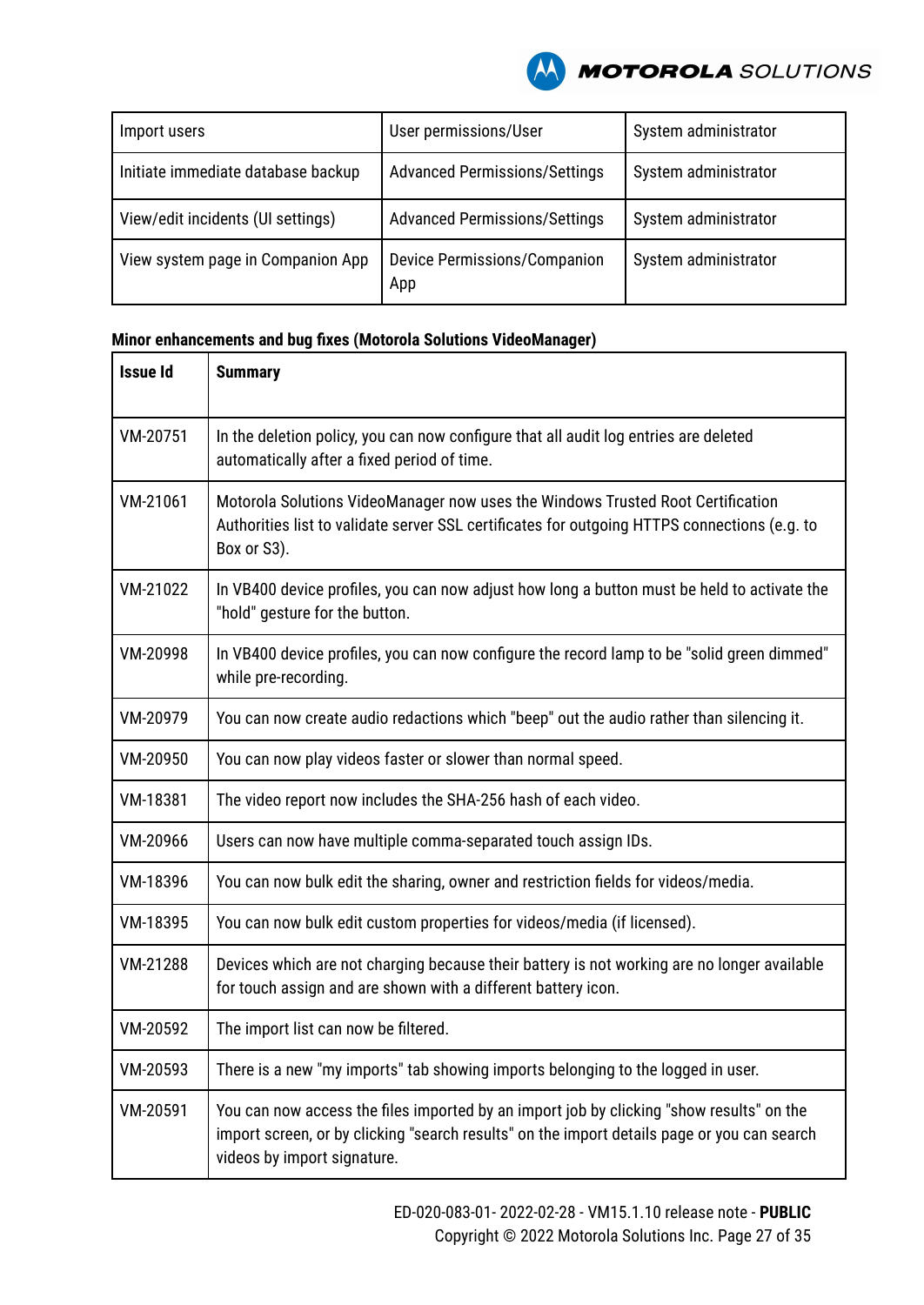

| VM-21185 | The management report is now a CSV file rather than an HTML page, and it now includes<br>information about recordings. Two redundant columns from the old report have been<br>removed. |
|----------|----------------------------------------------------------------------------------------------------------------------------------------------------------------------------------------|
| VM-21040 | It is no longer mandatory for a device profile to have gestures for starting and stopping<br>recording.                                                                                |
| VM-21324 | The user export report sometimes reported the same role multiple times for a user and<br>sometimes omitted the user's Bluetooth address.                                               |
| VM-20721 | The device profile editor now supports configuring gestures for "safety mode".                                                                                                         |
| VM-21002 | Bulk video selection count disappeared when the user scrolled down the page to load more<br>videos.                                                                                    |
| VM-21165 | Device field trip report did not correctly apply a configured report start time, if specified.                                                                                         |
| VM-20853 | Imports which fail during file upload did not appear in the list of failed imports.                                                                                                    |
| VM-20981 | The DockController screen will no longer allow you to downgrade a DockController if<br>automatic upgrade would immediately re-upgrade to the default firmware.                         |
| VM-20881 | The user "view bluetooth pairings" screen now shows which assigned device is currently<br>using the user's pairings.                                                                   |
| VM-21160 | The "videos scheduled to be deleted" panel on the dashboard is now only shown if there are<br>any videos scheduled to be deleted.                                                      |
| VM-20982 | It is now possible to customize email templates for notifications.                                                                                                                     |
| VM-21189 | The site list would incorrectly show sites which have been connected for more than 4 hours<br>when you filter for sites "last seen > 4 hours ago".                                     |
| VM-20644 | Audio now plays correctly when playing videos recorded on Canon cameras.                                                                                                               |
| VM-20921 | If a server is currently operating as a standby server, the web UI on the server now indicates<br>the status of the standby server.                                                    |
| VM-20552 | When an operator is unable to assign a camera using an RFID touch assign, the audit record<br>now includes additional diagnostic information.                                          |
| VM-20559 | The "show original" link on an incident video clip will now search for all the videos in the<br>recording if the video for the clip is part of a multi-file recording.                 |
| VM-20678 | If your grid system has multiple export workers, the system now does a better job of evenly<br>distributing load across the workers when there are multiple exports running.           |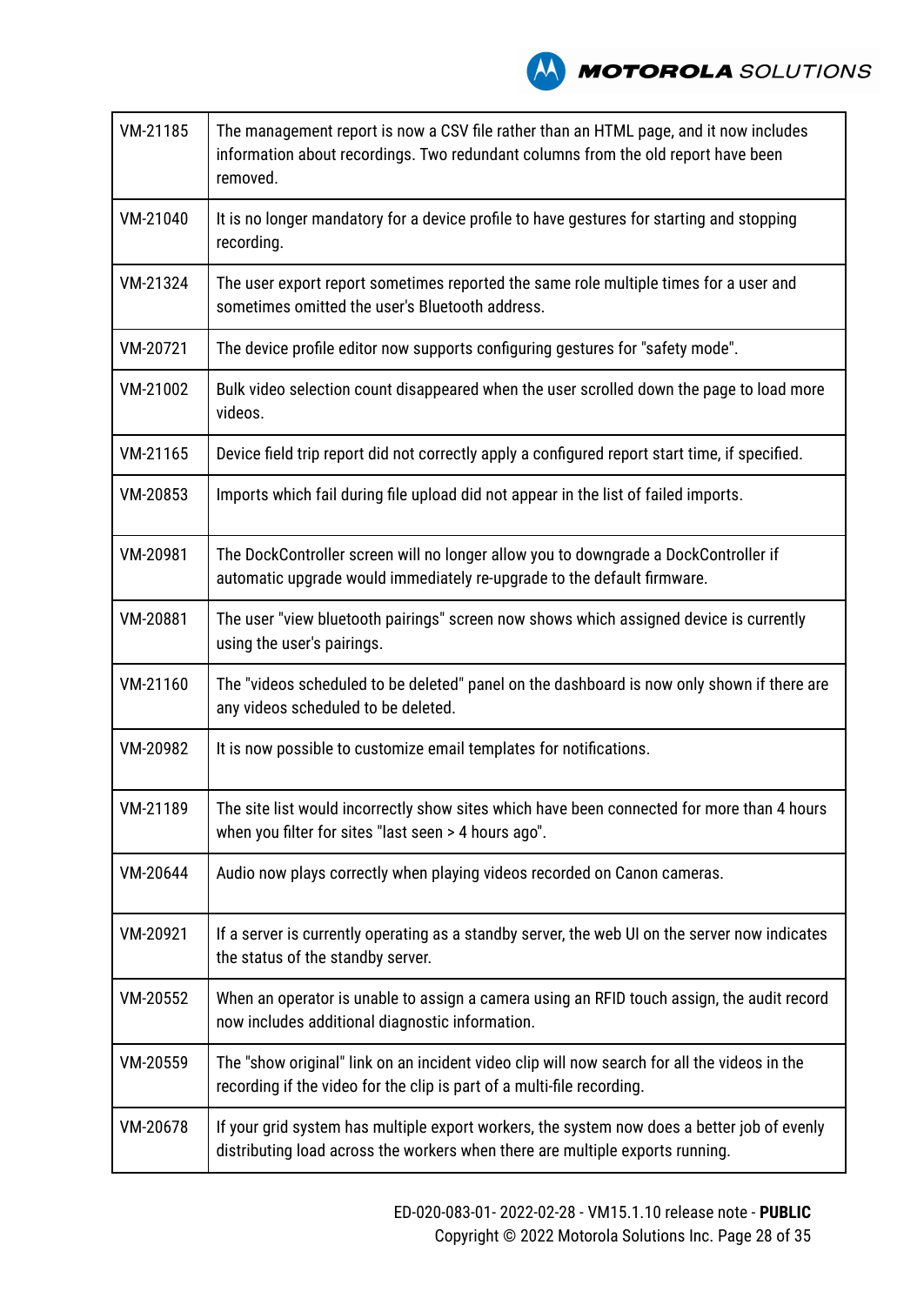

| VM-21076 | If an audit log read times out, the error message in the audit log page will now suggest to<br>the user that creating an audit report is the right strategy.                                                                                   |
|----------|------------------------------------------------------------------------------------------------------------------------------------------------------------------------------------------------------------------------------------------------|
| VM-21082 | Operator names were not correctly rendered on the export title page if they included Hebrew<br>characters.                                                                                                                                     |
| VM-20583 | Operator names containing unicode characters will now display correctly in VB400<br>watermarks and metadata overlays.                                                                                                                          |
| VM-20790 | The login page was not correctly displaying languages other than English.                                                                                                                                                                      |
| VM-20782 | It is now possible to rename the "System Administrator" role and change its description.                                                                                                                                                       |
| VM-20740 | Various elements of the UI which could not be translated into other languages are now<br>translatable.                                                                                                                                         |
| VM-20875 | If you delete a role, the warning displayed incorrectly counted the number of users<br>associated with the role.                                                                                                                               |
| VM-20882 | Banner warnings at the top of the web page were not always displayed when you refresh the<br>page.                                                                                                                                             |
| VM-20830 | Users who don't have permission to edit DockController settings were unable to view the<br>touch assign, bandwidth rule and device settings in the DockController details page.                                                                |
| VM-21287 | The battery symbol for an assignable device now has a tag symbol if the device is currently<br>available for touch assign, or a check mark if the device is sufficiently charged, but is not<br>enabled for touch assign.                      |
| VM-21186 | The live stats device status pie chart now distinguishes between assignable devices based<br>on whether they are touch assignable and whether they are charging. The device list can now<br>be filtered based on the charge status of devices. |
| VM-20594 | You can now force the system to perform an immediate database backup (if you are using<br>the bundled Postgres database).                                                                                                                      |
| VM-21035 | The installer no longer installs a bundled copy of TeamViewer.                                                                                                                                                                                 |
| VM-21364 | The performance of composite clip playback has been improved for clips containing 1080p<br>videos.                                                                                                                                             |
| VM-20972 | The "Advanced Settings File" page has been renamed to "Advanced Settings".                                                                                                                                                                     |
| VM-20925 | In database backup options, it was not possible to edit the number of hours that backups<br>are retained for.                                                                                                                                  |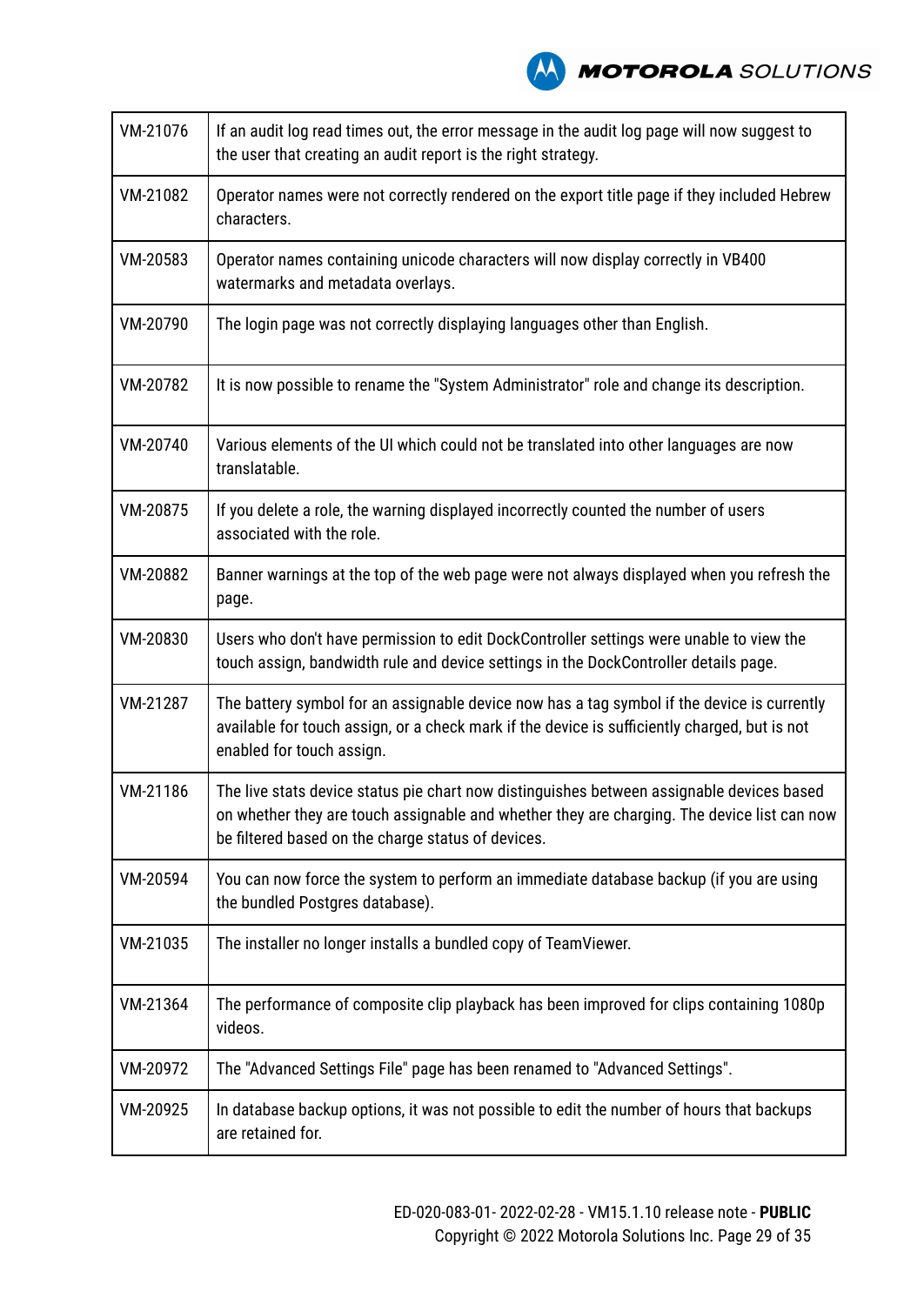| VM-20942 | It was not possible to do a bulk transform (rotate/flip) of videos.                                                                                                       |  |
|----------|---------------------------------------------------------------------------------------------------------------------------------------------------------------------------|--|
| VM-20920 | All imports, export and download operations (e.g. of roles, export profiles, reports, etc.) are<br>now audited.                                                           |  |
| VM-20760 | All add/edit/deletion operations which change settings are now audited.                                                                                                   |  |
| VM-20922 | You can now enable full auditing for an API key which will cause all API interactions<br>performed with the API key to be audited.                                        |  |
| VM-20598 | The "database mutex" is now enabled by default on SQLServer installations, thus eliminating<br>a configuration step required when setting up a redundant pair of servers. |  |
| VM-20817 | The "Report time" field in report metadata CSV files now says "Day starts at" to better reflect<br>its meaning.                                                           |  |
| VM-21251 | Editing the device for a downloaded video before that video had been deleted from the<br>camera could cause a download error.                                             |  |
| VM-21047 | You can now configure the video metadata overlay to include the device name rather than<br>the device serial number.                                                      |  |
| VM-20637 | Multi-line text playback reason fields and incident deletion reason fields are now correctly<br>displayed.                                                                |  |
| VM-20945 | Improved display of "scheduled deletion date" for videos which are ready for immediate<br>deletion.                                                                       |  |
| VM-21292 | The "large icon" video list now displays progress information when videos are being<br>uploaded from sites/EdgeControllers.                                               |  |
| VM-21247 | TETRA radio integration is now a full feature and no longer needs to be enabled in the<br>"preview feature" admin page.                                                   |  |
| VM-21180 | Admin pages now refer to the Android application used with the VB400 as the "VB<br>Companion" rather than the "Companion App".                                            |  |
| VM-20564 | The video lists on the dashboard now always have a "show more" button.                                                                                                    |  |
| VM-21391 | VB300 videos sometimes failed to play when using audio double consent and pre-record.                                                                                     |  |

| <b>Issue Id</b> | <b>Summary</b>                                                          |
|-----------------|-------------------------------------------------------------------------|
| VM-20694        | The TETRA radio integration required a device profile override to work. |
| VM-21019        | The TETRA radio integration now supports the MXP600 radio model.        |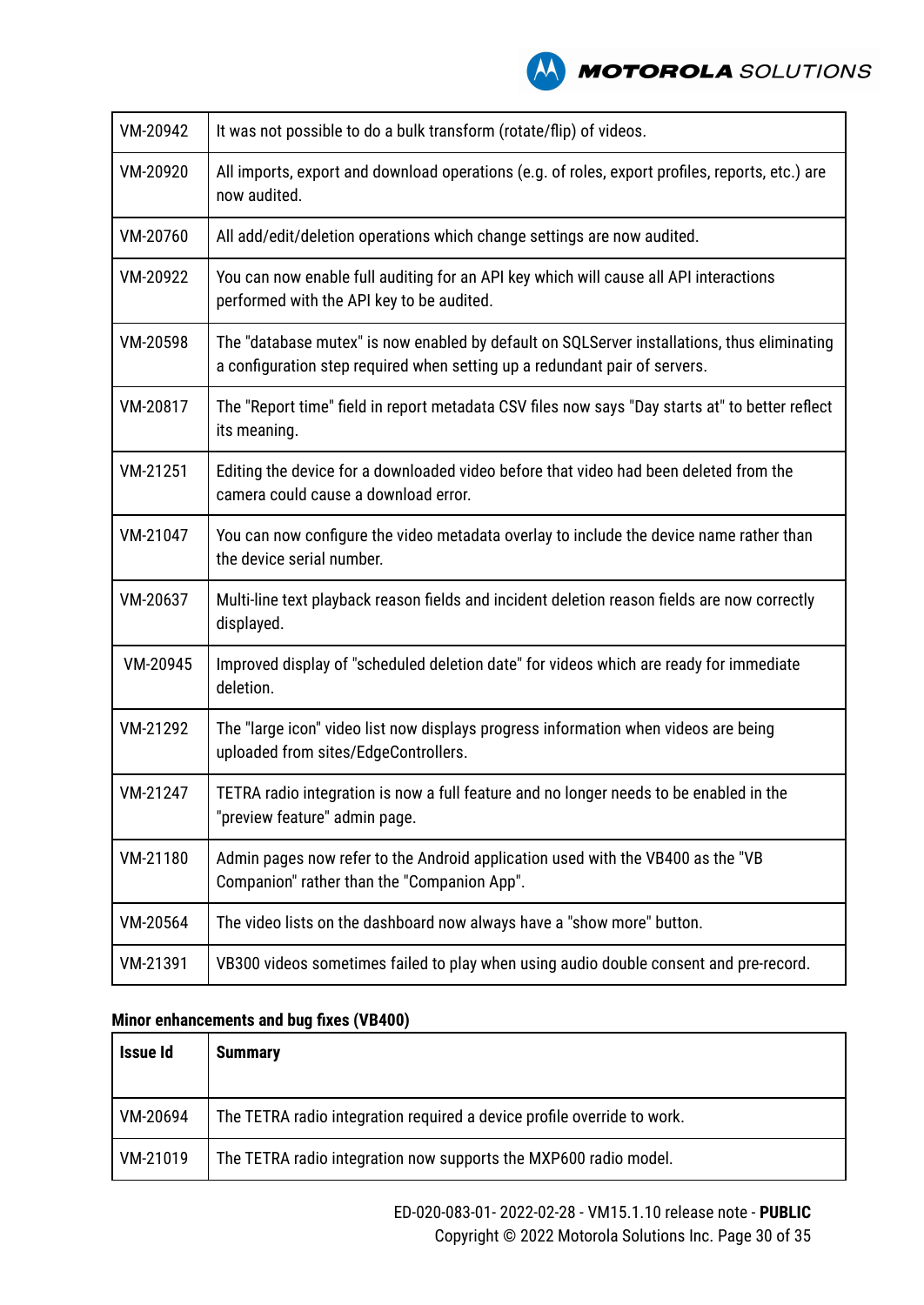**AN MOTOROLA** SOLUTIONS

| VM-20651                         | The TETRA radio integration did not work when used in conjunction with HolsterAware<br>peripherals.                                                                                                                        |  |
|----------------------------------|----------------------------------------------------------------------------------------------------------------------------------------------------------------------------------------------------------------------------|--|
| VM-20672                         | Peer assisted recording did not work then used in conjunction with the TETRA radio.                                                                                                                                        |  |
| VM-20671                         | WiFi features would not work if a device was connected to a TETRA radio.                                                                                                                                                   |  |
| VM-20656                         | The audit log messages associated with TETRA radio connections have been improved.                                                                                                                                         |  |
| VM-20655                         | The device could fail after the connection to a TETRA radio was lost and regained.                                                                                                                                         |  |
| VM-20670                         | The device could fail while connected to a TETRA radio if a manual shutdown was<br>requested.                                                                                                                              |  |
| VM-20664                         | The device could fail to shutdown when idle (if configured to do so) after the TETRA radio<br>integration was enabled in a previous assignment.                                                                            |  |
| VM-20995                         | When the Android companion app is used at the same time as the TETRA radio integration,<br>incomplete pairing of the TETRA radio could prevent the app from connecting.                                                    |  |
| VM-20690                         | The TETRA radio integration could remain enabled even after the device was assigned using<br>a profile with the feature disabled.                                                                                          |  |
| VM-20862                         | If a new recording was triggered shortly after triggering a manual shutdown while recording,<br>the device could erroneously shutdown again.                                                                               |  |
| VM-20806                         | The audible recording alarm could persist after a manual shutdown and restart.                                                                                                                                             |  |
| VM-20996                         | The LEDs on the device did not always show the correct status after performing a manual<br>shutdown, then activating manual pre-recording - or when automatic pre-record is enabled,<br>waking the device with any button. |  |
| VM-21158<br>VM-21126<br>VM-20236 | The device would not always show the idle blink LED notification when it is powered on and<br>ready to record.                                                                                                             |  |
| VM-21093                         | The device could fail to correctly recognise the type of battery installed when operated in a<br>very low temperature environment.                                                                                         |  |
| VM-21095                         | The device could fail to correctly recognise the type of battery installed for a period after a<br>firmware upgrade.                                                                                                       |  |
| VM-21079                         | The device would not correctly enter "shipping mode" (with an isolated battery) if undocked<br>immediately after requesting a factory reset.                                                                               |  |
| VM-21256                         | In rare circumstances with GPS enabled the device could fail when stopping a recording.                                                                                                                                    |  |

### **Minor enhancements and bug fixes (DockController)**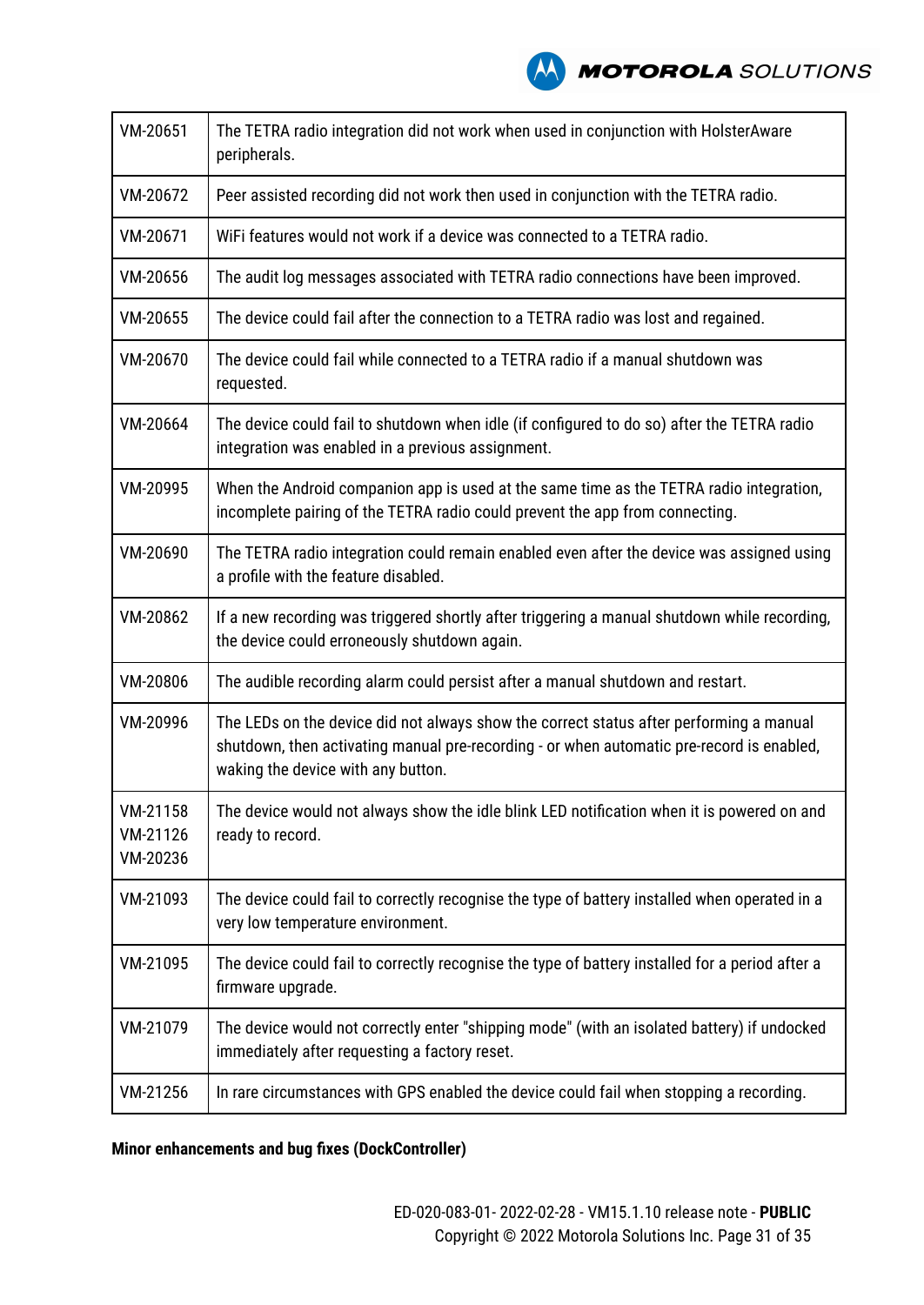

| <b>Issue Id</b> | <b>Summary</b>                                                 |
|-----------------|----------------------------------------------------------------|
| VM-14532        | The DockController logs could grow too large to be downloaded. |

#### **Earlier changes**

See the V14.6.x release notes for earlier changes.

### **Known issues**

#### **VB400 Bluetooth and Wifi are incompatible**

WiFi streaming and download over WiFi cannot be used on a VB400 when it is configured to connect to the VB Companion App over Bluetooth.

#### **VB400 Live-view for Android companion app does not work with X-100 or X-200**

The Live-view for Android companion app feature does not currently work if the X-100 or X-200 external cameras are attached.

#### **VB400 WiFi offload of footage can make X-100 or X-200 unreliable**

If you configure the device to offload footage over WiFi, then in-progress offloads can sometimes cause the operation of an X-100 or X-200 external camera to be unreliable. It is not currently recommended to enable WiFi offload if using an external camera.

#### **DockController assignment groups with overriden device settings**

If you set up multiple DockControllers to share a single RFID reader, then you must ensure that all the DockControllers in the group share the same RFID assignment charge criteria (these can now be overriden for each DockController). If the charge criteria for the DockControllers in the group are not the same, then you may unexpectedly be unable to assign a device in some circumstances.

#### **Large Numbers of Incident Clip Counts**

The system performs poorly when more than 200 incident clips are created in a single incident. You should not create incidents with more than this many clips. Some functions may not work properly if this limit is exceeded, e.g. export may fail.

# **Upgrade notes**

#### **Internet Explorer support has ended**

Internet Explorer is no longer a supported browser.

#### **Postgres database upgrade**

If you are using the bundled Postgres database server rather than Microsoft SQL Server, and you are upgrading a version earlier than 15.1.0, be aware that when this release is installed, the database must be upgraded to Postgres 13.3. Depending on the size of your database, this can be a time consuming process and it temporarily consumes a significant amount of disk space.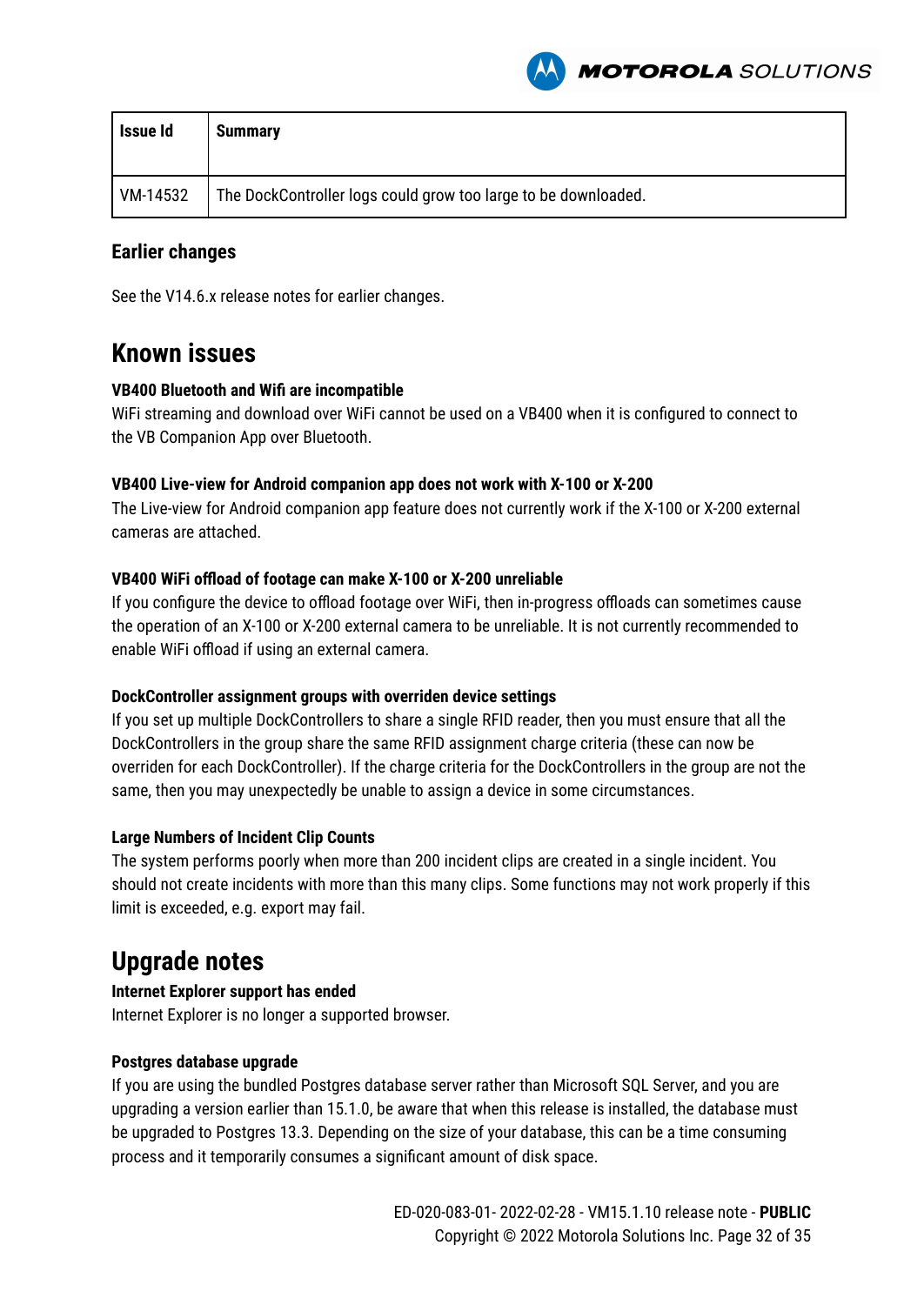

#### **HTTP Basic Authentication Disabled**

Some security analysts now consider the ability to authenticate HTTP requests with "Basic" authentication to be a security vulnerability. For this reason, the Motorola Solutions VideoManager web APIs no longer allow clients to use HTTP Basic authentication. If you directly access the API and you use Basic authentication then you should either switch to using HTTP Digest authentication, or you can re-enable Basic authentication by adding the advanced settings file entry "api.key.basic.auth=true" if you do not consider this to be a security risk.

#### **Microsoft SQL Server TLS requirements**

For installations which use Microsoft SQL Server as the Motorola Solutions VideoManager database, be aware that SQL Server must support TLS 1.2 encryption or the Motorola Solutions VideoManager service cannot connect to it. If you are using SQL Server 2012 and 2014 please ensure that you have the latest service packs installed to ensure TLS 1.2 compatibility.

#### **Software assurance requirement for upgrade**

In order to upgrade to this version from an older version, you must have software assurance coverage up to 10 September 2021. If you are upgrading from a version older than 10.2, then you must upgrade to 10.2 and install software assurance before installing this version.

#### **Data storage location change**

The default data storage location is now c:\ProgramData\Motorola Solutions\VideoManager for a new installation. If you upgrade from a version of Motorola Solutions VideoManager older than 14.5.0, you will already have data stored in c:\ProgramData\Edesix\VideoManager. In this case, the system continues to use the data in c:\ProgramData\Edesix\VideoManager (which might include your database, configuration and/or filespace data), but all log files are written to c:\ProgramData\Motorola Solutions\VideoManager\pss-service-logs.

#### **Central manager site upgrades**

When upgrading a central manager installation, replication of certain configuration settings from the central manager to sites (including EdgeControllers) will not occur until those sites are upgraded.

If you use any of the "Shared configuration settings" - on the Auto-fetch settings page - to replicate configuration information to sites, then the site will use out-of-date configuration information until upgraded to the minimum required version for that setting. Configuration changes made on the central system will have no effect until the site is upgraded.

The following table shows the minimum required version of Motorola Solutions VideoManager running at the site in order for each shared configuration setting to replicate correctly.

| Keys                   | 5.1.0      |
|------------------------|------------|
| Roles & Password Rules | 6.4.0      |
| <b>Users</b>           | $14.5.0**$ |

#### **Shared configuration setting Minimum compatible site version**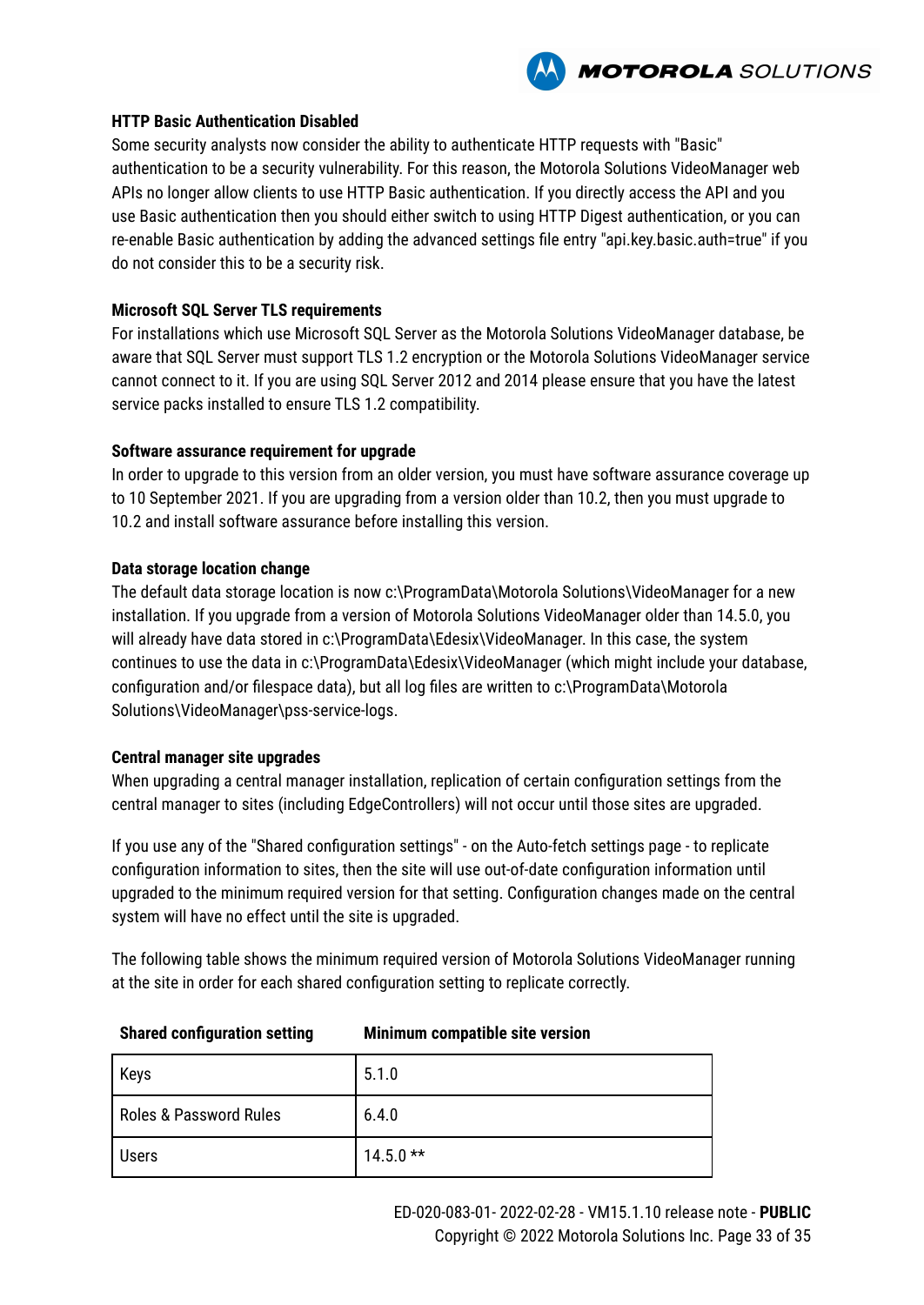

| <b>User Groups</b>          | 14.0.0                                        |  |
|-----------------------------|-----------------------------------------------|--|
| <b>Device Profiles</b>      | 6.4.1                                         |  |
| Deletion policies           | 6.4.0                                         |  |
| User-defined fields         | 14.1.0 if you enable playback reason auditing |  |
|                             | 14.0.0 if you define any tag list fields      |  |
|                             | 6.4.0 otherwise                               |  |
| Device states and locations | 10.0.0                                        |  |

\*\* - users can be replicated to sites running 7.0.1 to 14.4.x, but an incompatibility warning will be shown and bluetooth pairing information will not be replicated.

# **Supported platforms**

Motorola Solutions VideoManager is supported on the following platforms:

- Windows 8.1 Pro & Enterprise 64-bit
- Windows 10 Pro & Enterprise 64-bit
- Windows 11 Pro & Enterprise
- Windows Server 2012 Essentials, Standard & Datacenter \*
- Windows Server 2012 R2 Essentials, Standard & Datacenter \*
- Windows Server 2016 Essentials, Standard & Datacenter \* \*\*
- Windows Server 2019 Essentials, Standard & Datacenter \* \*\*
- Windows Server 2019 Essentials, Standard & Datacenter \* \*\*
- Windows Server 2022 Essentials, Standard & Datacenter \* \*\*

\* Accessing the Motorola Solutions VideoManager web application from a web browser running on a Windows Server desktop is not supported. However, Windows Server can be used for running the Motorola Solutions VideoManager service.

\*\* USB attached devices are not supported on Windows Server 2016 and later.

# **Supported browsers**

The Motorola Solutions VideoManager web application is supported on the following browsers:

- Microsoft Edge 79+ (Windows 10/11)
- Chrome 48+ (Windows 7/8.1/10/11, MAC OS X v10.10)
- Firefox 68 ESR+ (Windows 10/11, Ubuntu 18.04+)  $*$

The security settings of your browser may prevent some features of the Motorola Solutions VideoManager web application from working correctly. In particular, some browsers may silently prevent